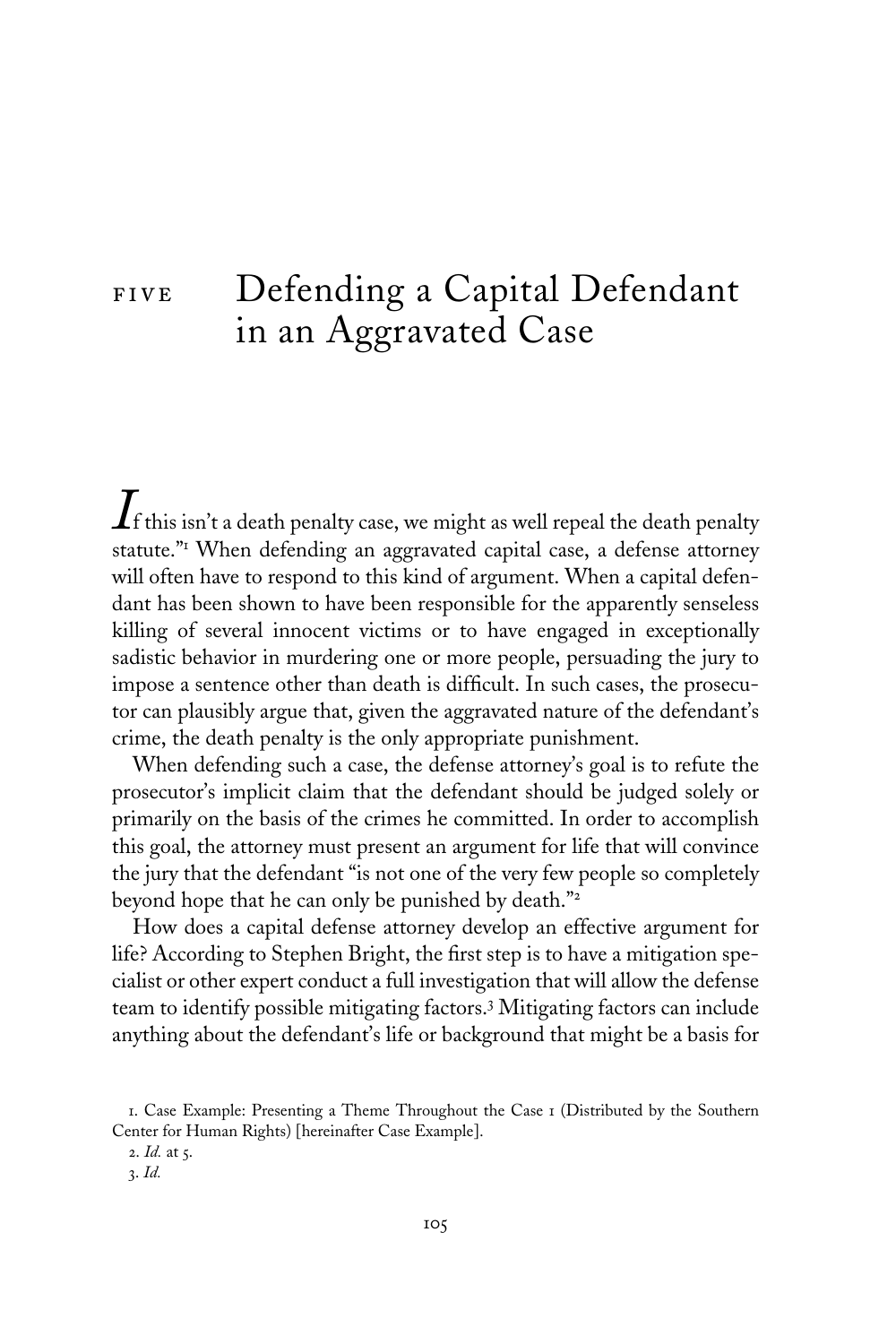imposing a lesser punishment than death.4 Examples include the defendant's personal characteristics, such as youth or good character; the love that the defendant has for others and the love they have for him; the defendant's mental impairments, disorders or limitations that may help to explain his criminal behavior; and the defendant's capacity for rehabilitation or ability to lead a productive life in prison.5

Using the mitigating factors that have been identified, the defense team then develops a theme for life. The nature of the theme will vary depending on the type of mitigating evidence available. In most cases, however, it is important to develop a "case-specific theme" rather than merely arguing that the death penalty should not be imposed. In presenting the theme, moreover, it is important to tell a coherent story. In Bright's words, the defense should explain the defendant's "life to a jury the way one would relate facts to a neighbor or friend."<sup>6</sup>

In some cases, it may be appropriate to have one or more experts tell parts of the defendant's story or to present the theme for life. Studies, however, show that jurors are often skeptical of expert testimony when the expert presents theories that are unsupported by testimony from those who know the defendant well.7 Whenever possible, the expert's testimony should thus be based on testimony by "lay witnesses, documents and other evidence."8

In aggravated cases, presenting a theme for life that resonates with the jury will be especially difficult. Even if the defense is able to present strong mitigating evidence relating to the defendant's character or accomplishments, the prosecutor may be able to persuade the jury that the aggravating circumstances resulting from the defendant's proven criminal conduct dwarf the mitigation. Evidence that the defendant has been a good employee, has many friends, or has artistic or musical talents, for example, might seem trivial in comparison to evidence that he has killed six people. And, even if the mitigating evidence reveals his troubled background demonstrating parental neglect, abandonment, or extreme abuse—and

<sup>4.</sup> *See* Lockett v. Ohio, 438 U.S. 586, 604 (1978) (holding that, in all but the rarest kind of capital case, the sentencing authority must "not be precluded from considering, as a mitigating factor, any aspect of a defendant's character or record and any of the circumstances of the offense that the defendant proffers as a basis for a sentence less than death").

<sup>5.</sup> Case Example, *supra* note 1, at 6–7.

<sup>6.</sup> *Id.* at 8.

<sup>7.</sup> *See* Scott E. Sundby, *The Jury as Critic: An Empirical Look at How Capital Juries Perceive Expert and Lay Testimony,* 83 Va. L. Rev. 1109 (1997).

<sup>8.</sup> Case Example, *supra* note 1, at 10.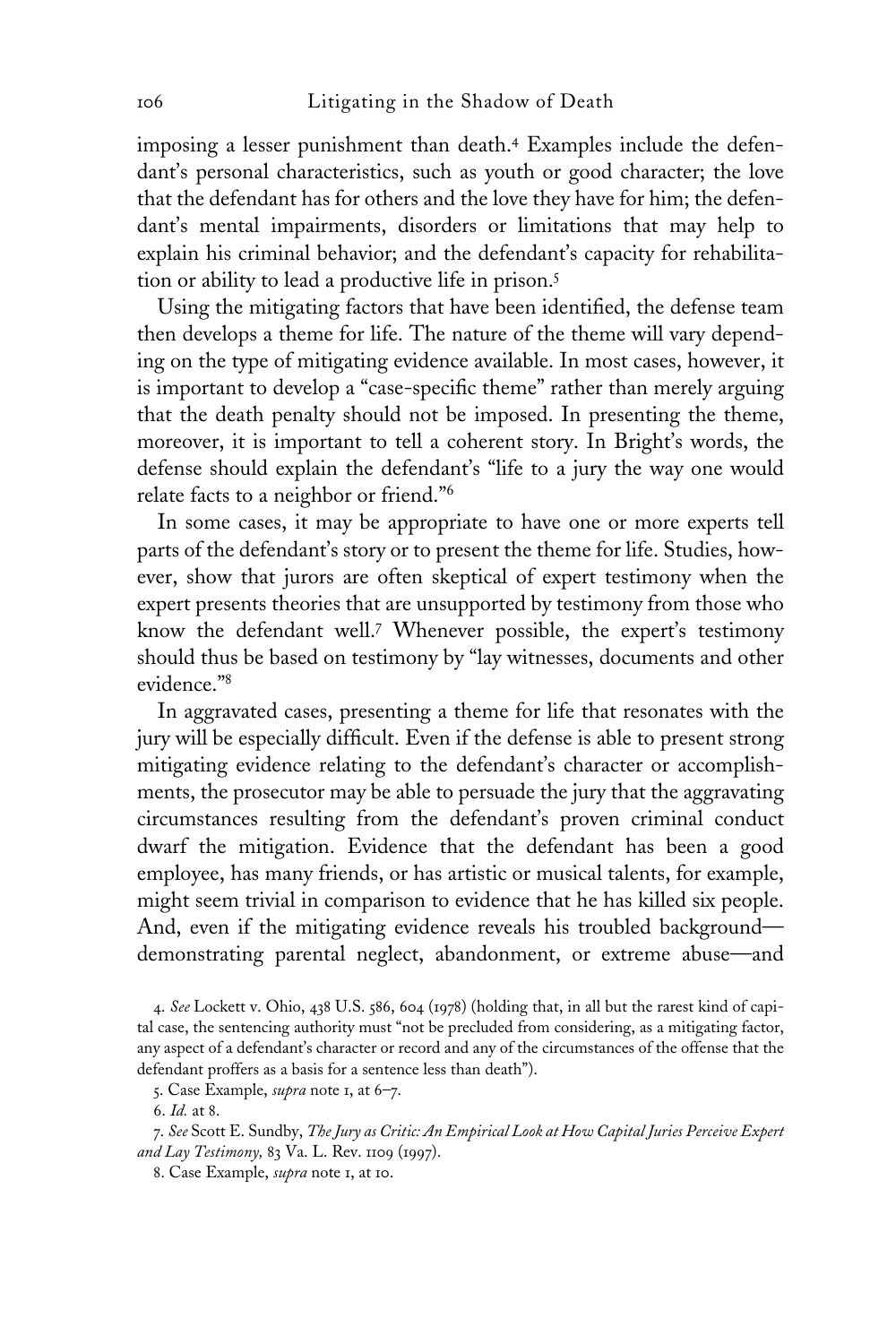thus provides some explanation for his subsequent violent behavior, the prosecutor may be able to diminish the force of this evidence by arguing that many people who came from similarly troubled backgrounds have led productive lives or at least have not committed atrocious capital crimes.

A capital trial's usual order of proof creates another problem for the defense. Even if the defense is able to introduce powerful evidence at the penalty trial, the impact of this evidence on the jury may be weakened by the evidence previously introduced by the government. Before the defense's mitigating evidence is introduced, the jury will have heard testimony relating to the defendant's crimes at the guilt trial and, in most cases, testimony relating to additional aggravating circumstances at the penalty trial. Hearing this evidence may create in the jury an implacable hostility toward the defendant that can make it difficult for it to rationally evaluate evidence relating to the defendant's background or accomplishments. When the jury reaches its penalty decision by weighing the aggravating and mitigating circumstances, the evidence relating to the defendant's criminal conduct may overwhelm the mitigating evidence.

In presenting a strong case for life, the capital defendant's attorney thus needs not only to present mitigating evidence that will provide a reason why the defendant should not be sentenced to death but also to present that evidence at a time and in a way that will maximize its impact on the jury. In order to accomplish this, skilled capital defense attorneys seek to articulate and to offer evidence in support of the defense's theme for life as early and as often as possible.

In nearly all aggravated capital cases, skilled defense attorneys will suggest at least some portion of the defense's theme for life during the jury voir dire in which the prosecutors and defense attorneys select the people who will serve on the jury. During the voir dire, the defense attorney will explain that, in the event the defendant is found guilty of the capital crime, there will be a new trial at which the jury will have to decide whether the defendant will be sentenced to death or a lesser punishment. The attorney will then explain the nature of the sentencing decision, seeking at the same time to elicit the potential jurors' views as to the circumstances under which a death sentence should be imposed. When dealing with an aggravated capital case, the attorney has two primary goals: first, to select jurors who, based on the views they express during the voir dire, appear to be least likely to vote for a death sentence; and, second, to communicate to the jurors who are selected the nature of the defense's theme for life.

In seeking to select jurors who are least likely to vote for the death sen-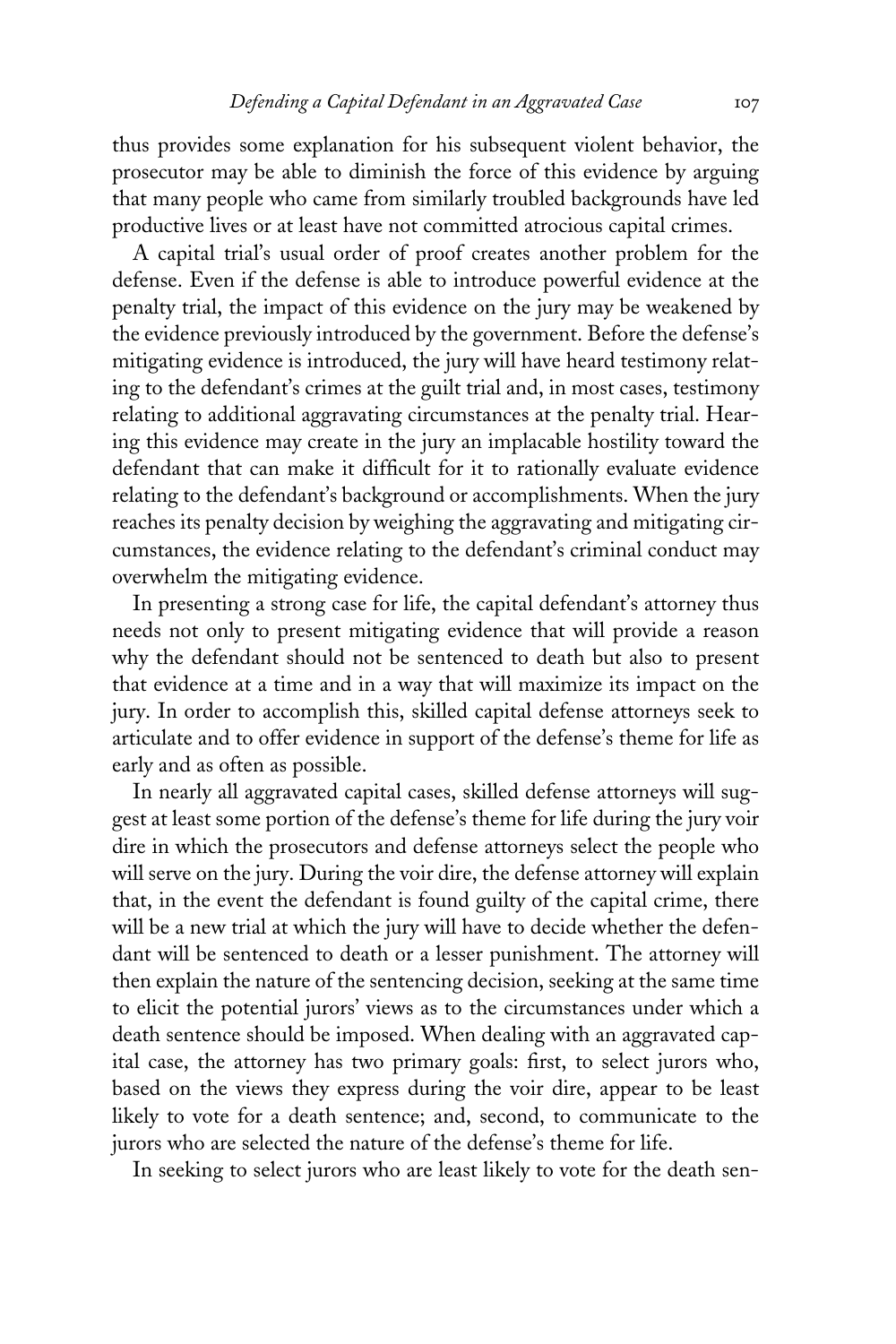tence, David Wymore, the chief deputy public defender in Denver, Colorado, ranks prospective jurors from 1 to 7 based on their attitudes toward capital punishment:9 those in category 1 will never give the death penalty; those in category 2 are "hesitant about saying they believe in the death penalty" but will state that they are willing to impose it in some cases; those in categories 3 through 5 are pro–death penalty and, as their rating increases, express increasing levels of support for it;<sup>10</sup> those in categories 6 and  $7$  are very pro-death penalty, but only those in category  $7$  will state unequivocally that they will automatically vote for a death sentence if the defendant is convicted of the capital crime.<sup>11</sup>

In the course of eliciting prospective jurors' views on the death penalty, defense counsel will also seek to inform them of at least the basic outline of the defense's theme for life. In some cases, the attorney may want to spell out this theme in detail, elaborating as to the type of mitigating evidence that will be presented in the event there is a penalty trial. In others, she may want to present a vaguer picture, simply informing the jury that, if there is a penalty trial, they will consider mitigating evidence relating to the defendant's background and the circumstances of the crime and will be called upon to make a moral decision relating to whether a death sentence should be imposed.

In order to present evidence in support of the defense's theme for life as early as possible, an attorney representing a defendant in an aggravated capital case will often try to introduce at least some of the defense's mitigating evidence during the guilt stage of the trial. The attorney may raise a defense relating to the defendant's mental state—insanity or diminished capacity, for example—at the guilt stage. Even though she may have no realistic hope that the jury will accept this defense, she will raise the defense so as to be able to introduce evidence that is both relevant to the defense (e.g., because it tends to show the defendant was legally insane) and constitutes mitigating evidence relating to the defendant's background. Through front-loading the mitigating evidence so that the jury hears it before they have adjudicated the defendant guilty of the capital offense, the attorney hopes that jurors will give more serious consideration to this evi-

10. Those in category 3, for example, are "sensitive to mitigation and really wish to hear mitigation"; those in category 5, on the other hand, are not generally receptive to mitigating evidence but might be able to "formulate . . . two or three mitigators [he or she] might think are significant." *Id.* at  $5-6$ .

11. *Id.* at 6.

<sup>9.</sup> *See* David D. Wymore, Death Penalty Voir Dire Outline: The Colorado Method (1995).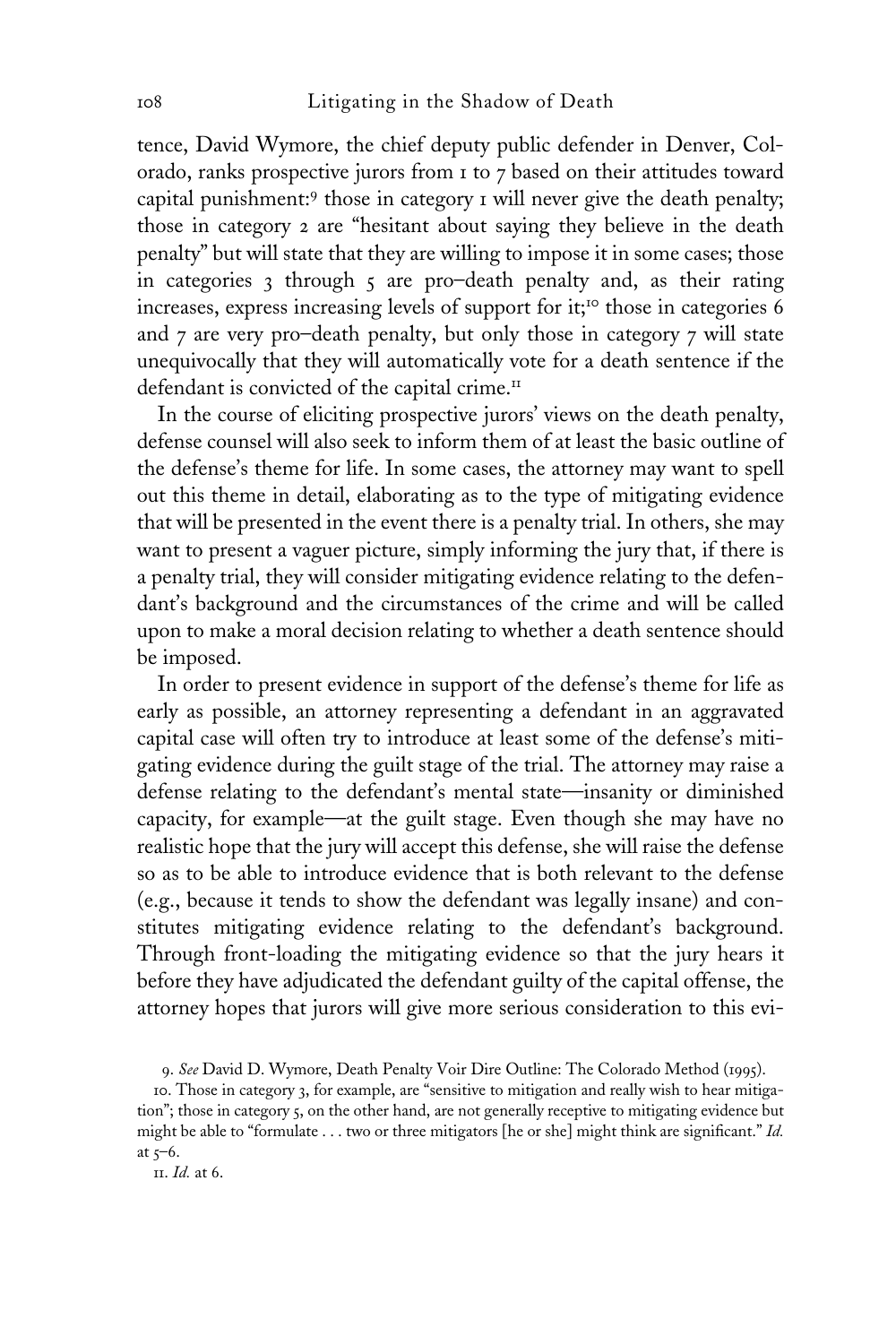dence than they would if they had heard it for the first time during the penalty trial.

In many cases, of course, it may be impossible for the defense attorney to introduce significant mitigating evidence during the guilt trial. And whether or not such evidence is introduced, the attorney will almost invariably introduce mitigating evidence at the penalty trial and will make a closing argument that brings together the mitigating evidence so as to make the most powerful case possible for sparing the defendant's life.

To illustrate some of the ways in which capital defendants' attorneys have been able to obtain life sentences in very aggravated capital cases, I will present three cases: the case of Lee Malvo, who was shown to be guilty of the ten killings perpetrated by "the sniper" in the area around Washington, D.C.; the case of William White, who was convicted of two very aggravated killings committed in San Francisco, California; and the case of Martin Gonzalez, who was convicted of three apparently senseless killings in Travis County, Texas. In all three instances, the defendant's attorneys were able to present a theme for life that was strong enough to convince the jury that, despite the aggravated nature of the case, the death penalty should not be imposed. After presenting these cases, I will offer further conclusions about the nature of the techniques employed, the reasons they were successful, and the extent to which they provide models for attorneys defending other aggravated capital cases.

### *Case 1: Lee Malvo*

For a three-week period in October 2002, the "Washington area sniper"<sup>12</sup> created an unparalleled reign of terror. On October 2, 2002, the sniper's "first fatal shot was fired. James D. Martin,  $55$ , ... was killed in a grocery store parking lot" in Montgomery County, Maryland.13 Over the next twenty-one days, the sniper became "the most terrifying serial killer in U.S. history."<sup>14</sup> Within the Washington, D.C., area, nine more people were killed and three were injured.<sup>15</sup> Because of their apparently random nature, the killings paralyzed the community, producing significant lifestyle

<sup>12.</sup> Rick Hampson & Haya El Nasser, *New Kind of Terror Grips D.C., Suburbs, Fear Changes Everything, and Everyone Is a Victim,* USA Today, Oct. 16, 2002, at 1A.

<sup>13.</sup> Rob Granatstein, *Reign of Terror; Capital Region Suffers 21 Days of Siege,* Toronto Sun, Oct. 24, 2002, News, at B4.

<sup>14.</sup> Hampson & Nasser, *supra* note 12.

<sup>15.</sup> Granatstein, *supra* note 13.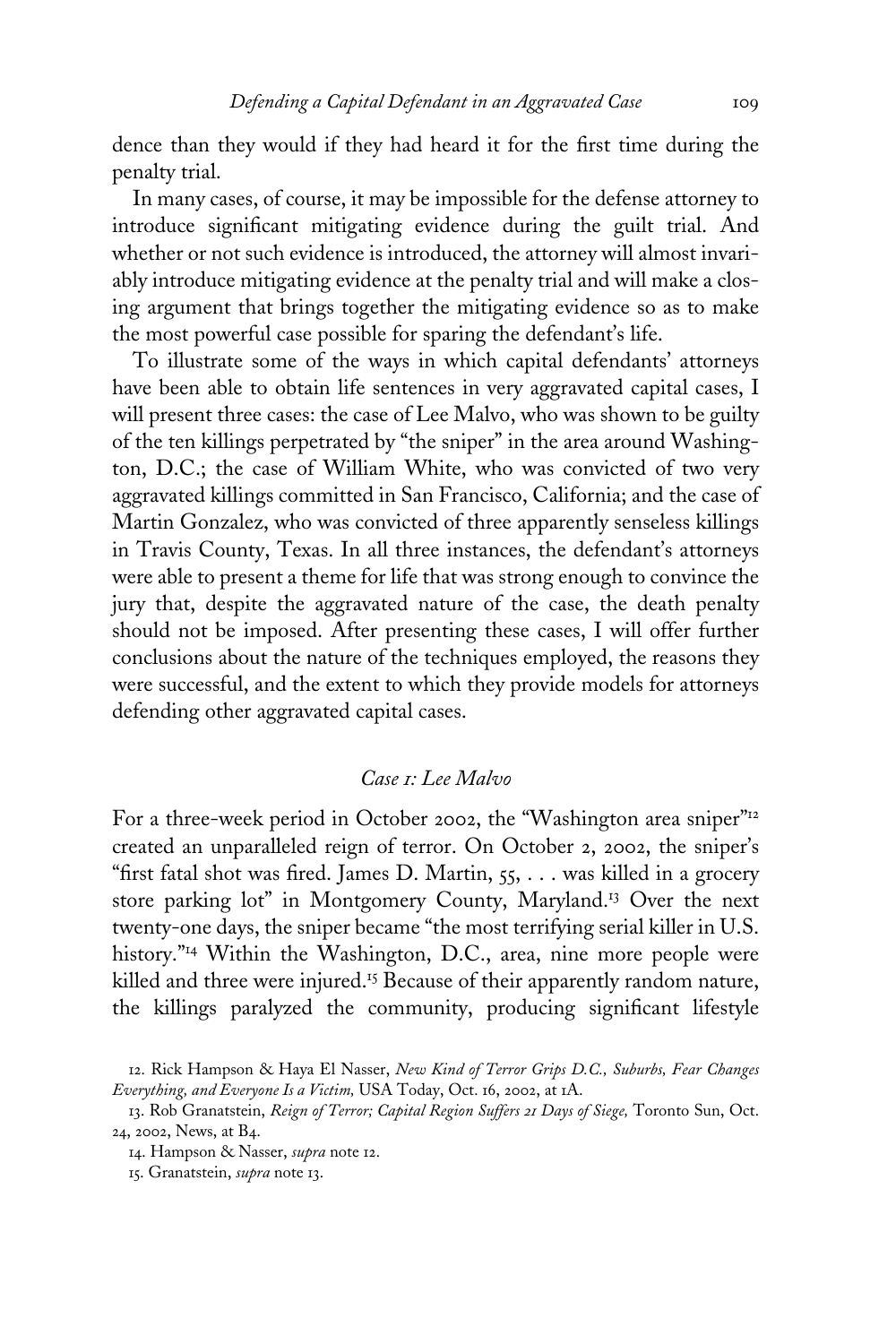changes. Schools placed "a ban on all outdoor activities"; "online grocery delivery orders" rose sharply; and stores that ordinarily had many customers were virtually empty.<sup>16</sup> The "sniper's" threatening communications included a letter that stated, "Your children are not safe anywhere at any time."<sup>17</sup> At the height of the shootings, a *Newsweek* poll indicated that the fear generated by the shootings had spread to the point where 47 percent of Americans polled said they were "concerned about someone in their family being a sniper victim."18

When John Allen Muhammad, forty-one, and John Lee Malvo, seventeen, were arrested for the sniper killings, one of the government's top priorities was to maximize the possibility of obtaining death sentences for both defendants. Toward this end, Attorney General John Ashcroft decided that the suspects would be tried in two northern Virginia jurisdictions<sup>19</sup> because of "the experience of the local prosecutors in handling capital cases and . . .Virginia's willingness and experience in invoking the death penalty."<sup>20</sup> Robert F. Horan Jr., the local prosecutor assigned to prosecute Malvo, was "the longest-serving chief prosecutor in Virginia."<sup>21</sup> Prior to prosecuting Malvo, Horan had obtained seven death sentences.

By the time Malvo's case was ready for trial, Horan's case against the younger of the two defendants seemed strong. In addition to forensic evidence indicating that Malvo was the triggerman in the killing of Linda Franklin, the crime for which he was on trial, $22$  the prosecution successfully introduced Malvo's detailed confession in which he "claim[ed] to be the triggerman in each of the Washington area's 13 sniper shootings  $\dots$ , saying 'I intended to kill them all.'"23 In his confession, moreover, Malvo seemed "rather boastful"; he explained that the purpose of the killings was to obtain money and stated that "he and . . . Muhammad were equal members of a 'sniper team.'"24

16. Hampson & Nasser, *supra* note 12.

17. Granatstein, *supra* note 13.

18. Hampson & Nasser, *supra* note 12.

19. Ashcroft had the power to make this decision because the suspects were in federal custody following their arrest. *See* Paul Bradley, *Va. Gets First Sniper Trials; Prince William Takes Muhammad Cases; Malvo Will Be Tried in Fairfax County,* Richmond Times Dispatch (Va.), Nov. 8, 2002, at A1.

21. *Id.*

22. Adam Liptak, *Final Arguments at Trial of Sniper Suspect,* N.Y. Times, Dec. 17, 2003, at A37. 23. S.A. Miller, *Malvo: 'I Intended to Kill Them All'; Prosecutors Play Sniper Tape,* Wash. Times, Nov. 19, 2003, at A1.

24. Tom Jackman, *Malvo Called 'Boastful'; Suspect Told Police of 'Sniper Team,' Prosecutor Says,* Wash. Post, Feb. 26, 2003, at A1.

<sup>20.</sup> *Id.*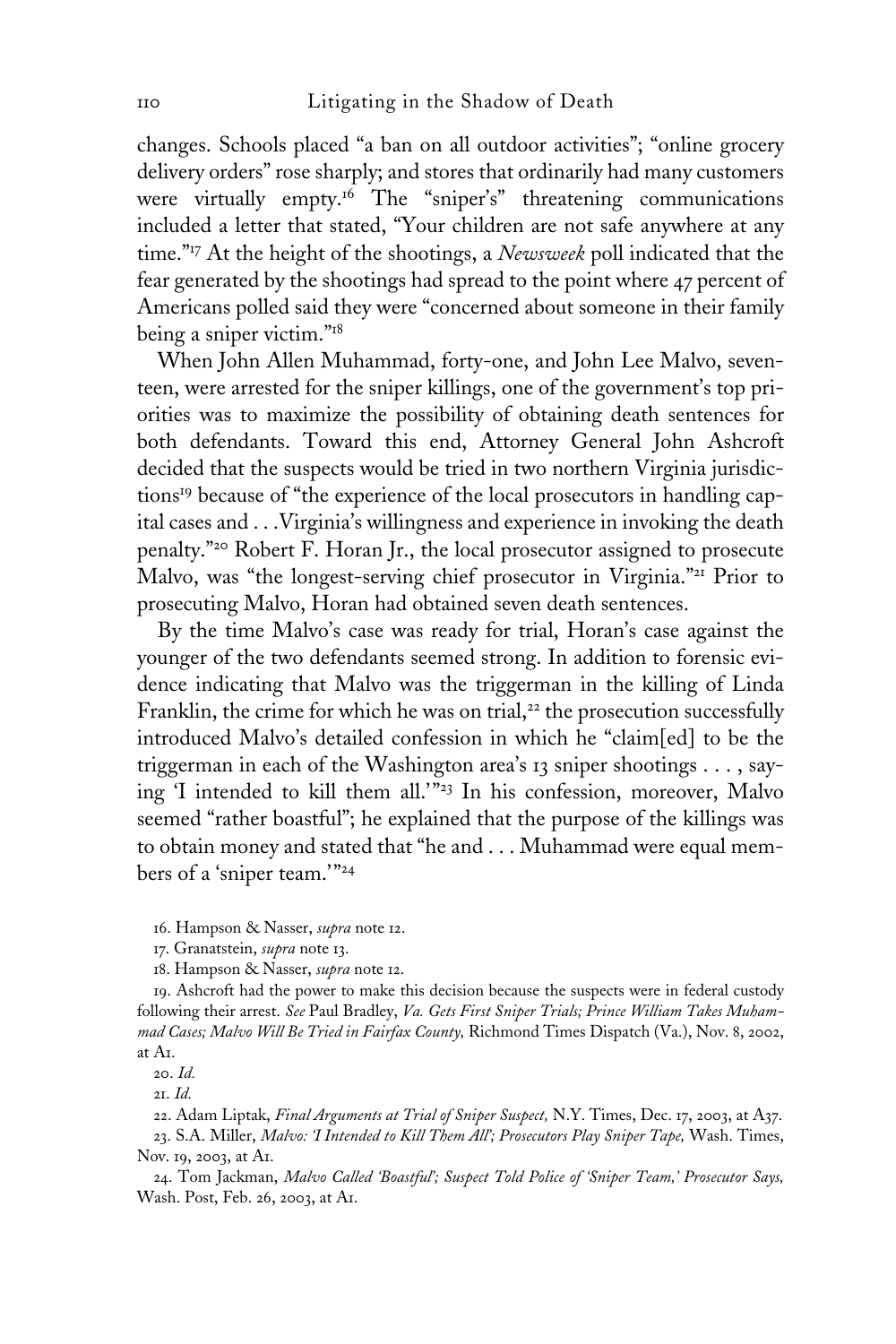The strategy of Malvo's defense attorneys, Craig Cooley and Michael Arif, was to convince the jury that Malvo should not be held fully accountable for the sniper killings because he had been brainwashed by Muhammad. During his opening statement, Cooley introduced the defense's theme for life: because of his youth and troubled childhood, Malvo was vulnerable to brainwashing, especially by an individual who could assume the role of his father; over a period of time, Muhammad, a charismatic father figure, was able to exert total control over Malvo and thus to convince him that the sniper killings were being perpetrated to achieve a greater good.

In his opening statement to the jury, Cooley explained the relationship between Muhammad and Malvo: "John Muhammad is his father. . . . John Muhammad is his sole support. John Muhammad is his confidant and military commander. In short, John Muhammad is Lee Malvo's whole world."<sup>25</sup> Based on Muhammad's brainwashing of Malvo, Cooley and Arif argued that Malvo should be acquitted by reason of insanity.

Cooley and Arif knew that establishing an insanity defense for Malvo would be extremely difficult.<sup>26</sup> Under Virginia law, the defendant must establish that, as the result of a mental disease, he either did not know the difference between right and wrong or did not understand the nature and consequences of his acts.27 Since Malvo had no prior history of mental problems, convincing the jury that he had a mental disease would obviously be difficult. Since the killings had been carefully planned so that they could be committed without the perpetrators being detected, moreover, it would be even more difficult to persuade the jury either that Malvo did not know the killings were wrong or that he did not understand their nature and consequences. The advantage of raising the insanity defense, however, was that it allowed the defense attorneys to front-load the mitigating evidence, enabling them to introduce most of the evidence that would support the defense's theme for life during the guilt trial before the jury had decided whether Malvo was guilty of capital murder.

After the government rested its case at the guilt trial, Malvo's attorneys introduced evidence that supported both the insanity defense and the claim that Malvo's life should be spared. This mitigating evidence was presented

27. *See, e.g.,* Commonwealth v. Chatman, 538 S.E.2d 304, 308 (Va. 2000).

<sup>25.</sup> Adam Liptak & James Dao, *2nd Sniper Trial Opens, Its Focus on Audiotapes,* N.Y. Times, Nov. 14, 2003, at A1.

<sup>26.</sup> Much of the following account of the case was based on a telephone interview with Craig Cooley (Feb. 2, 2004) [hereinafter Cooley Interview]. In addition, I examined transcripts of the opening and closing arguments by both the prosecutor and defense counsel in the *Malvo* case.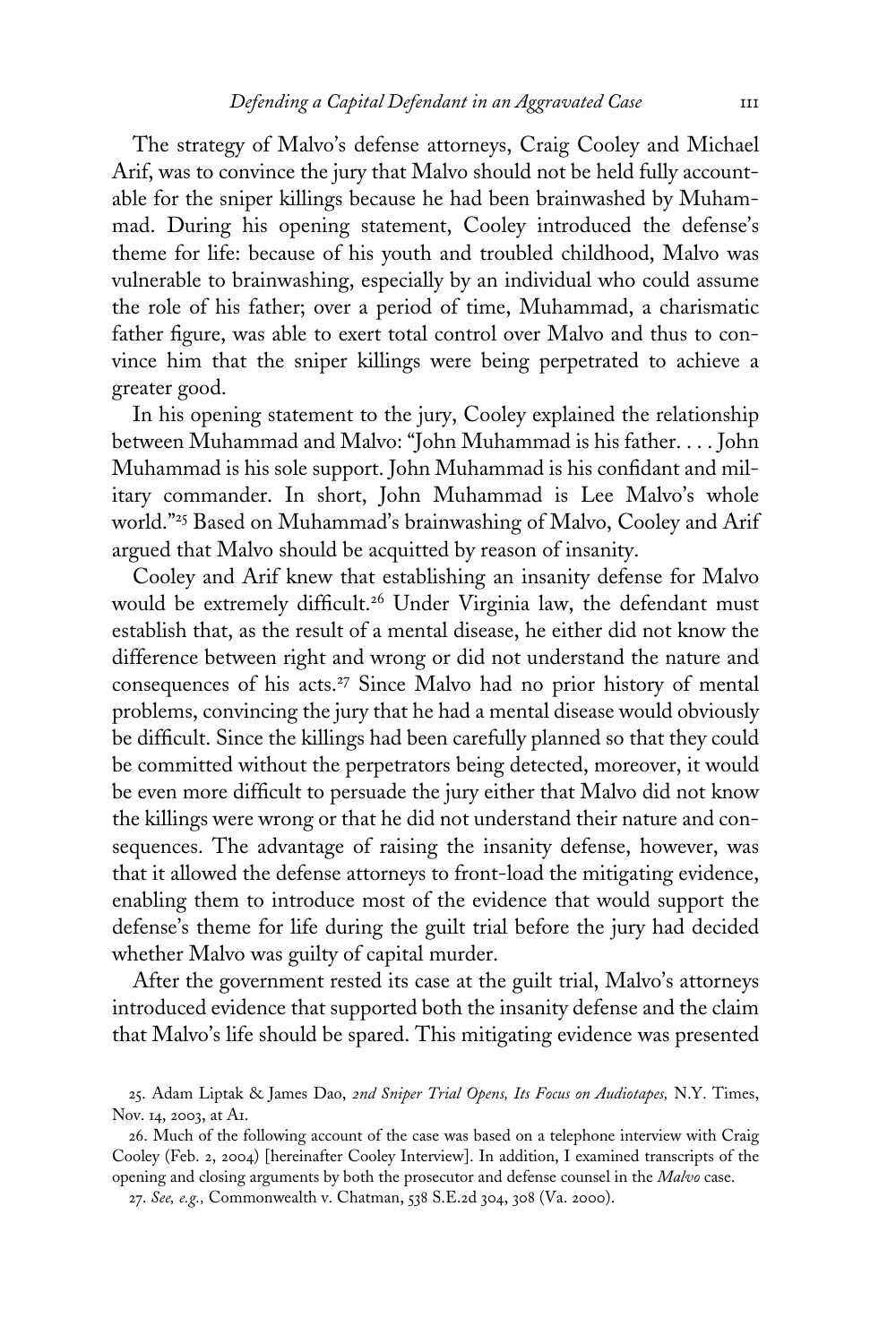in three segments: first, Malvo's life until he met Muhammad; second, Muhammad's life until he brought Malvo to the United States and became his adoptive father; and, finally, Malvo and Muhammad's life together in the United States, which culminated in the shootings. After introducing this evidence, which provided the basis for Malvo's insanity defense, the defense called several mental health experts who testified in support of that defense.

Parental abuse and abandonment were the central themes of Malvo's early history. He lived on the island of Jamaica with his mother, Una James, and father, Leslie Malvo, until he was five and a half. Then, Una James moved to another part of the island and didn't allow him to see his father. After that, he saw Leslie Malvo only on rare occasions—once at age seven, another time at age ten—until his trial. Throughout these years, Una James "beat him regularly with her hands and with sticks and belts."<sup>28</sup> When he was young, he often hid from his mother to avoid her abuse.

When Malvo grew older, James frequently left him with various caretakers in Jamaica while she went to other islands or other parts of Jamaica. In Jamaica, when a parent leaves a child with a caretaker, there is a folk expression that describes the caretaker's authority: "Punish this child. Save the eye."<sup>29</sup> By thus instructing the caretaker, the parent is "authorizing the caretaker to beat the child on any part of [his] body, as severely as they please, with anything they want to use; just don't kill the child and don't put out [his] eye."<sup>30</sup> Cooley introduced this phrase at the beginning of the defense case, and several of Malvo's caretakers referred to it in commenting on Una James's approach to child rearing.

Malvo's caretakers were invariably kinder to him than Una James had been. Unfortunately, however, he rarely stayed with the same one for very long. While growing up in Jamaica, he went to ten different schools and had many different caretakers. Several of his caretakers, as well as his teachers and relatives—more than sixty witnesses in all—testified on his behalf at the guilt phase of his trial. These witnesses, who were obviously very committed to Malvo, described him as a gentle, vulnerable youth who was desperate for a father or for a parent of any kind. When his mother left him in a new place, he would have nobody and nothing. Then, "when he started to bond with a man, his mother would come back, rip him out of

30. *Id.*

<sup>28.</sup> Tom Jackman, *Malvo Said Confession to Police Was a Lie, Psychologist Tells Court,* Wash. Post, Dec. 9, 2003, at A1.

<sup>29.</sup> Fax from Craig M. Cooley to author (Feb. 2, 2004) (on file with author).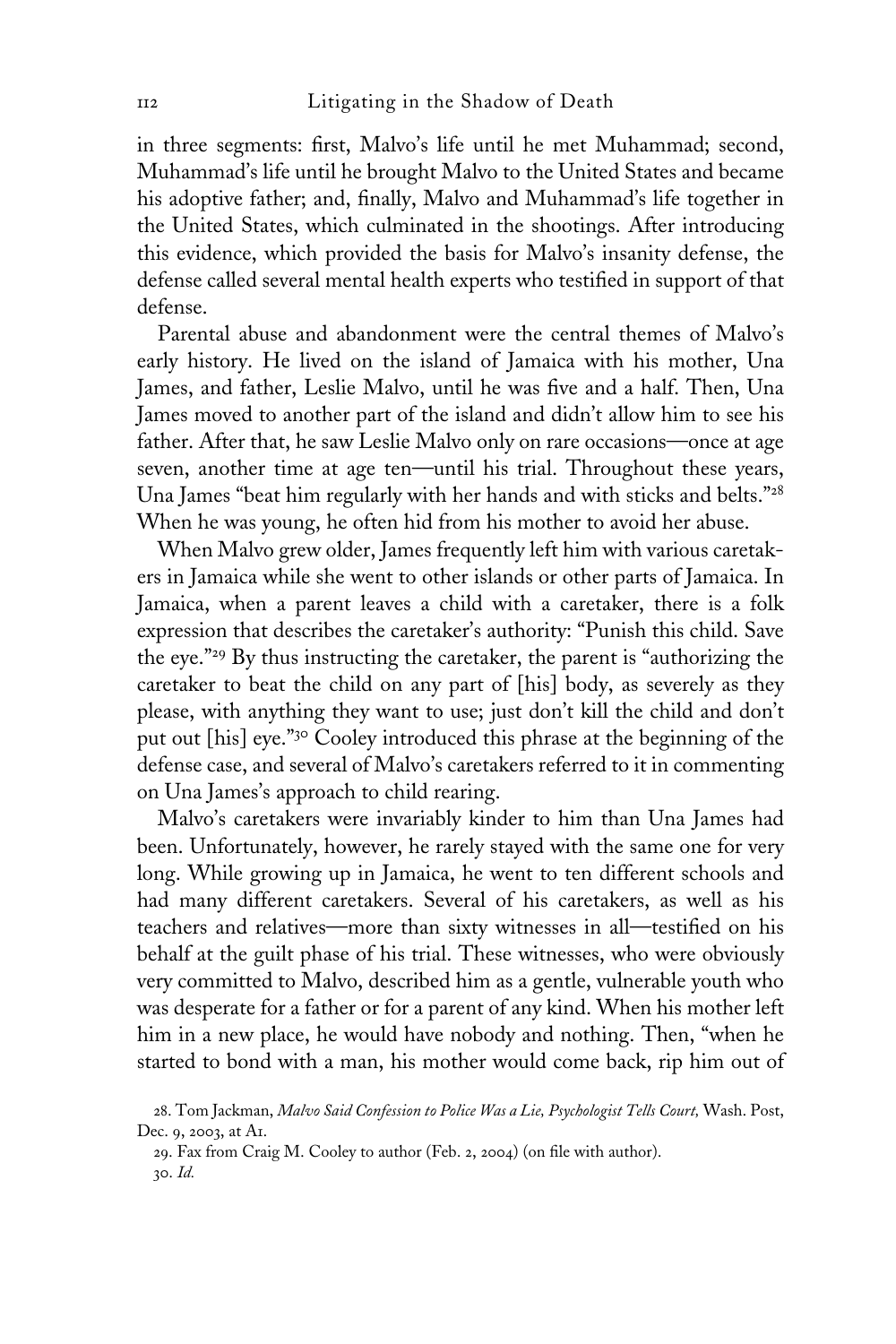that situation, and take him somewhere else."31 As a result, "he had no family, no support system." When he was fifteen, his mother took him to Antigua and then left him alone there for three months with virtually nothing. "He was living in a shack that had no electricity and no running water. It was an absolute hovel."<sup>32</sup> At that point, Malvo met Muhammad.

The defense's evidence relating to Muhammad's history was designed to show that, when they met, Muhammad would inevitably appear to Malvo as the father figure he had been searching for. Defense witnesses traced Muhammad's history, showing that he had spent more than ten years in the military and that at various times in his life he had been a good husband to his wife, a good father to his children, and an excellent counselor to his friends. In addition, the defense sought to show that Muhammad was an unusually charismatic individual who had the ability to brainwash a vulnerable youth so that the youth would totally accept his view of the world.

Toward this end, the defense's most powerful witness was Muhammad's twenty-one-year-old son, Lindbergh Williams. After Muhammad and his first wife separated, Muhammad took his then eleven-year-old son to Tacoma, Washington. Lindbergh testified that, during their time together, Muhammad began insisting that Lindbergh's mother had been abusing and neglecting him. Lindbergh said he knew this was not true, but "after awhile I began believing him. If you tell an eleven-year-old something every day, every day, he's going to start believing it."33

Muhammad finally sent Lindbergh home after his mother took legal action. According to Lindbergh, it took him several months to shake Muhammad's lies from his head. "My father was manipulative," Lindbergh testified. "If he sees a weakness he'll take advantage of it."34 Lindbergh added, "[I]f my mother had not been a strong woman, if my mother had not fought for me, then it would have been me rather than Lee Malvo in that car with John Muhammad in October of 2002."35 Although prosecutor Horan cross-examined Lindbergh for forty-five minutes, he failed to shake the young man's story. Malvo's defense team viewed Lindbergh as perhaps their strongest witness.

Finally, witnesses testified to the way in which Malvo and Muhammad

31. Cooley Interview, *supra* note 26.

32. *Id.*

35. Cooley Interview, *supra* note 26.

<sup>33.</sup> Bill Geroux, *A Twisted Children's Crusade? The Snipers' Trail of Death Begins with Two Troubled Lives a Generation Apart,* Richmond Times Dispatch (Virginia), Dec. 21, 2003, at A1.

<sup>34.</sup> *Id.*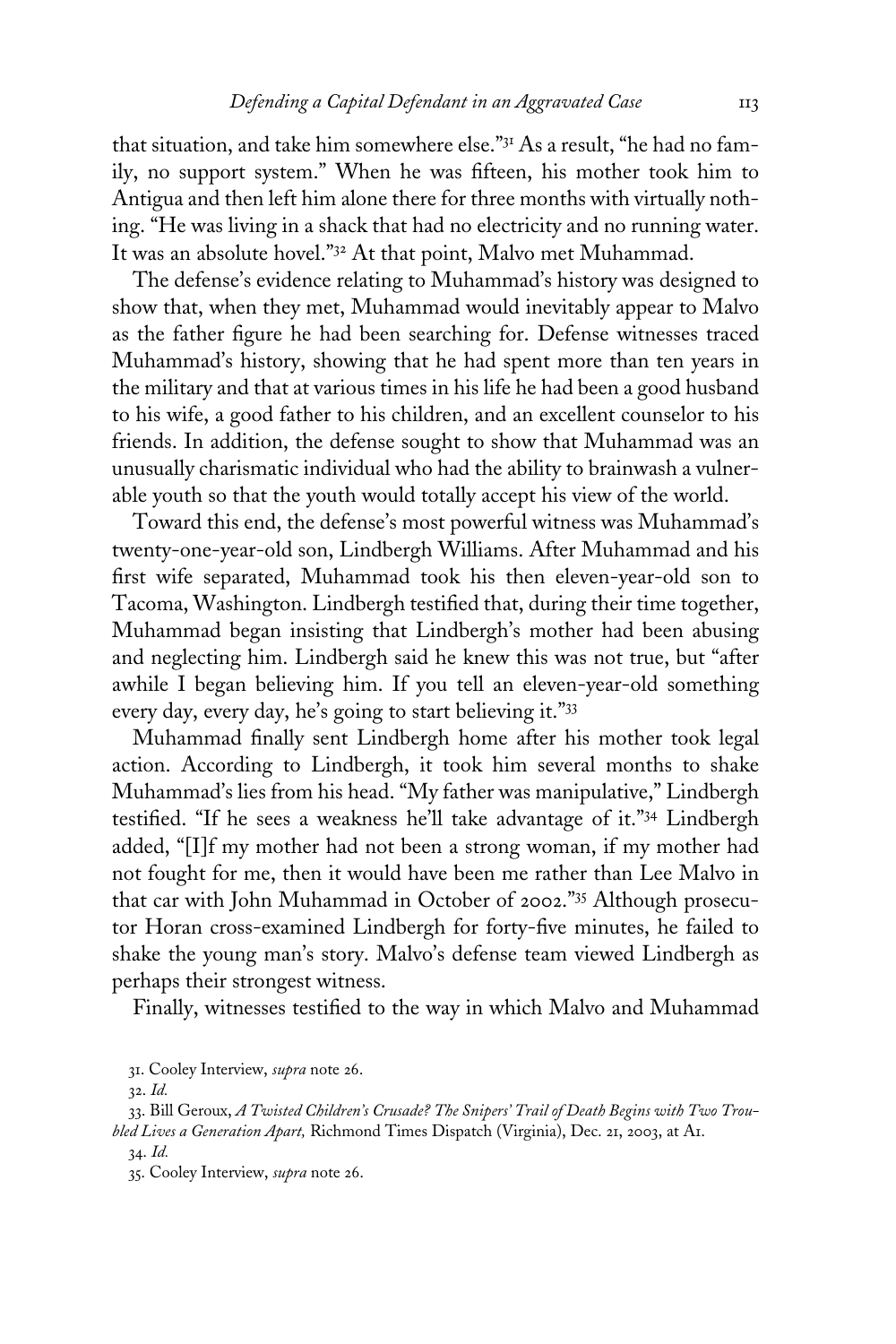met in Antigua and their later life together in the United States. Malvo met Muhammad in an electronics store in Antigua after he observed Muhammad mentoring another boy not much younger than him. Malvo joined in the conversation and "soon felt Muhammad's fatherly tone extend to him."<sup>36</sup> After he became acquainted with Malvo, Muhammad helped Malvo's mother, Una James, enter the United States illegally. Then he returned to Antigua, where Malvo was still living alone in the shack that was no better than a hovel. Muhammad invited Malvo to live with him. After they had spent some time together in Antigua, Muhammad used fake documents to bring Malvo to the United States. Subsequently, Malvo went to live with Muhammad in a homeless shelter in Bellingham, Washington.37

Reverend Al Archer, who was the director of that shelter, testified to the relationship between Muhammad and Malvo while they were together at the shelter. Malvo went to school, but when school was over, he would spend the rest of his time with Muhammad. Muhammad would take him to the YMCA where they would train together. On weekends, he would take him outdoors and teach him to shoot. Muhammad kept him on a strict diet and arranged for him and Malvo to sleep separated from the others in a corner of a room in the shelter. Although Archer and others at the shelter "thought a great deal of Lee" and were concerned about him, they were unable to communicate with him because Muhammad would not let them get close to him. Indeed, Lee Malvo would not "speak to anybody unless he got a signal from Muhammad." Muhammad was thus able to successfully "isolate Lee from others."38

Later, Muhammad began indoctrinating Malvo into believing that killing people would be for a greater good. Dr. Dewey G. Cornell, a psychologist from the University of Virginia who had extensively examined Malvo, testified about the process through which Muhammad was able to manipulate Malvo into believing what might appear to be a bizarre fantasy. Muhammad had Malvo "speak with black people in slums and homeless shelters," so he could see how badly African Americans were treated. He also told him the "Willie Lynch story," a probably false narrative concerning a slave owner from the West Indies who told slave owners in America how they could best control their slaves and keep them from revolting. Muhammad used the story to explain to Malvo that white Americans have

<sup>36.</sup> Geroux, *supra* note 33.

<sup>37.</sup> *Id.*

<sup>38.</sup> Cooley Interview, *supra* note 26.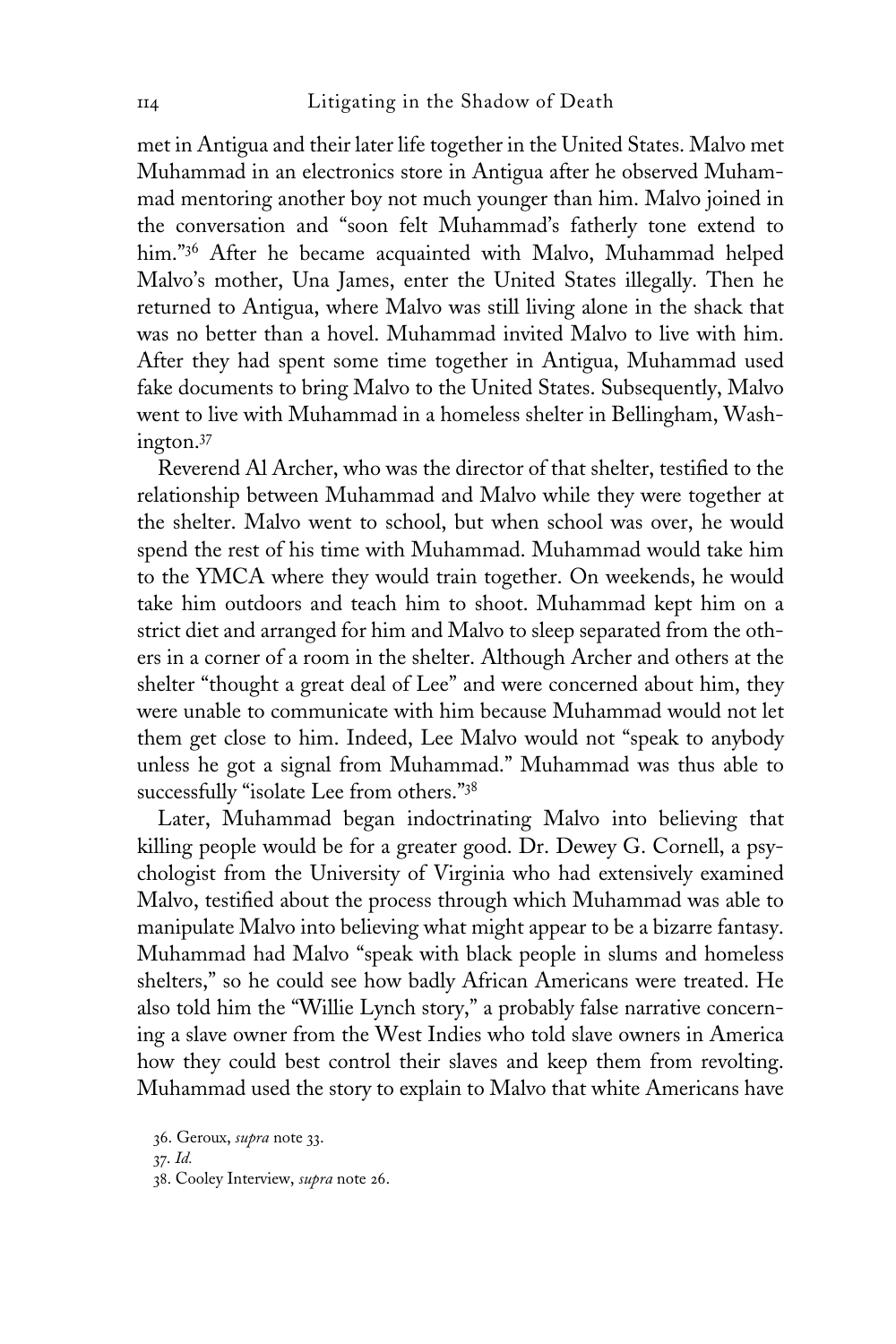historically sought to turn African Americans against each other in order to control them.<sup>39</sup> As a result of Muhammad's indoctrination, Malvo told Dr. Cornell that "white people are devils."<sup>40</sup>

Muhammad then informed Malvo that the sniper killings would get society's attention and eventually lead to improved conditions for African Americans. As a result of the killings, they would be able to extort a lot of money from the government and would then use this money to buy land in Canada where they would bring seventy boys and seventy girls, who would build things and establish a utopian society.<sup>41</sup>

Why would even a naive, impressionable youth believe such a farfetched fantasy? As Dr. Cornell explained, one reason was that when Muhammad took Lee Malvo away from his impoverished background, he had made promises to Lee and had kept them all. He had promised he would bring Lee to the United States, for example, and he had. He had promised to put him in a good school where he would learn things, and he had placed him in Bellingham High School, an excellent school with a rich curriculum and compassionate teachers, some of whom testified on Lee's behalf. Lee had thus witnessed Muhammad's ability to deliver on his promises. Because he was totally under Muhammad's control, moreover, he lacked the capacity to evaluate Muhammad's directives. The defense called expert witnesses who testified that children under the age of eighteen lack the capacity for judgment they will develop later in life. As a result, they may easily be trained to be "soldiers" who will automatically follow their superior's orders. As Muhammad's "soldier,"42 Malvo accepted his orders without question.

Dr. Cornell testified that Malvo had a "dissociative disorder that came

39. "Willie Lynch" supposedly made a speech in 1712 telling his fellow slave owners to keep slaves docile by turning them against each other. The Willie Lynch story has been widely retold; Louis Farrakhan quoted from it during the Million Man March in October 1995. However, neither Willie Lynch's existence nor his speech has ever been authenticated. Many historians, including the prominent slavery and reconstruction scholar Eric Foner, do not believe it is true. *See* Mike Adams, *In Search of 'Willie' Lynch; Sometimes the Truth Can Be Found in Myth, Fiction—Even a Lie,* Balt. Sun, Feb. 22, 1998, at 1F.

40. Jackman, *supra* note 28.

41. Paul Bradley, *Malvo's Defense Starts Critical Phase/Experts Buttress His Insanity Claim; Horan Calls It "Puff of Smoke,"* Richmond Times Dispatch (Virginia), Dec. 5, 2003, at A1.

42. Neil Boothby from Columbia, South Carolina, testified as an expert witness for the defense. Boothby, a recipient of a humanitarian award from the Red Cross for his work with child soldiers from third world countries, explained how adults train children to be soldiers and why children are especially susceptible to this kind of training. This evidence helped to explain why Muhammad was able to train Malvo to be a "soldier" who would follow his orders. Cooley Interview, *supra* note 26.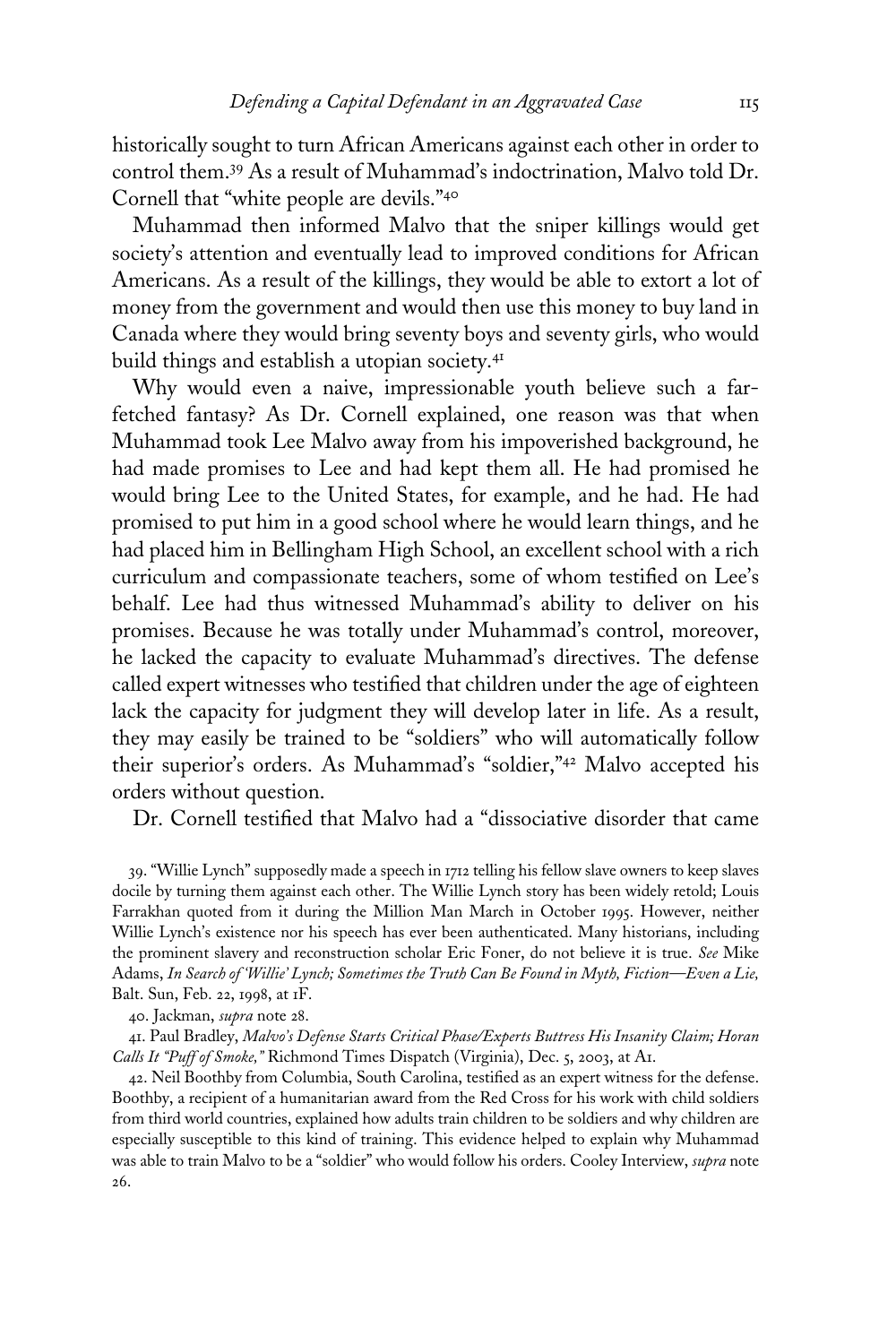from indoctrination."43 Malvo's only preexisting mental problem was that he was unusually susceptible to "indoctrination," or in lay terms, brainwashing. Through his unusually powerful ability to manipulate, Muhammad was able to alter Malvo's mind-set so that Malvo believed that his participation in the sniper killings would result in a greater good. Dr. Cornell testified that, under the circumstances, he was unable to determine whether Malvo could distinguish between right and wrong. Two defense psychiatrists, however, testified that Malvo "was unable to tell right from wrong" as the result of his dissociative disorder.<sup>44</sup> On the other hand, two government psychologists testified that Malvo did not suffer from any mental disease.45

At the end of the guilt trial, the issues before the jury were whether Malvo should be convicted of the capital crimes, convicted of lesser crimes, acquitted by reason of insanity, or acquitted for lack of evidence. In arguing to the jury, however, both the prosecutor and defense attorney appeared to recognize that the central question for the jury would ultimately be whether it would sentence Malvo to death or impose a lesser punishment.

Defense attorney Michael Arif argued that the jury should find Malvo not guilty by reason of insanity. He told the jury that Muhammad had taken Malvo over so that "[h]e could no more have separated himself from John Muhammad than you can separate yourself from your shadow on a sunny day. . . . Did he know right from wrong? Right was what John Muhammad said it was. Wrong was what John Muhammad said it was."46 After making this argument, however, he added that the jury would have to "reach down into [their] consciences" to accept the insanity defense. He then said, "If you can't reach that conclusion, I ask you to find him guilty of first degree murder" rather than capital murder.<sup>47</sup> Moreover, even though the sole issue before the jury was Malvo's guilt, Arif also "began and ended his argument by pleading for [Malvo's] life."48 He told the jury that "[a]dding another life to that pile of death does not solve anything."49

43. *Id.*

45. *Id.*

46. *Id.*

49. *Id.*

<sup>44.</sup> *See* Paul Bradley & Bill Geroux, *Malvo's Case Goes to the Jury, His Defense Lawyers Say the Teenager Fell Completely under Muhammad's Spell,* Richmond Times Dispatch (Virginia), Dec. 17, 2003, at A1.

<sup>47.</sup> Adam Liptak, *Final Arguments at Trial of Sniper Suspect,* N.Y. Times, Dec. 17, 2003, at A37. 48. *Id.*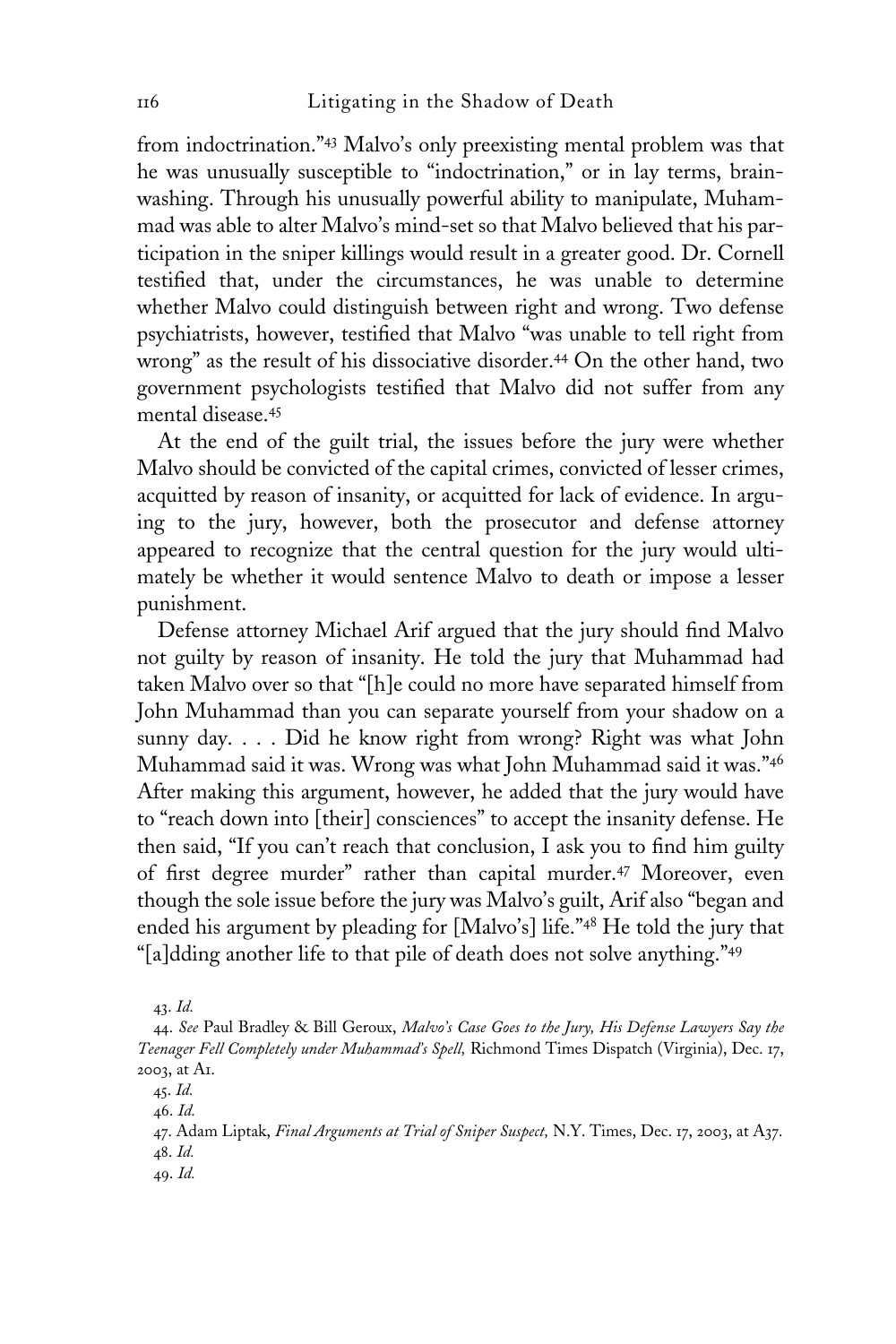Prosecutor Horan sought to counter Arif's argument relating to the death penalty by emphasizing the magnitude of Malvo's crime. In his closing argument, Horan dismissed the claim that Malvo was under Muhammad's domination, saying, "He's as bad as [Muhammad] is. . . . For all intents and purposes, they are peas in a pod. . . . Their willingness to kill and their willingness to do it for money is common to both of them."50 In dealing with the defense evidence relating to Malvo's background, he argued that it did not support the insanity defense because it did not show that Malvo had a mental disease: "A hard life is not a mental disease. . . . A difficult childhood is not a mental disease. Going to 10 schools by age 15 is not mental disease."<sup>51</sup> In addition to responding to the defense's specific claims, moreover, Horan specifically commented on the heinousness of Malvo's offense: "There's no such thing as a good murder. They don't make them. They're all bad. But some are worse than most, and we submit that this one is as bad as any."52 Although Horan did not mention the death penalty, emphasizing the "badness" of Malvo's crime communicated to the jury that the death penalty, which is reserved for the worst crimes, should be imposed in this case.

The jury convicted Malvo of capital murder, and Malvo's penalty trial ensued. In contrast to the guilt trial, which lasted seven weeks, the penalty trial was very short. In order to show the magnitude of Malvo's crimes, the prosecution "presented a compelling and condensed two hours of testimony," including "testimony from seven family members of the snipers' victims."53 The defense presented only three witnesses, including two of Malvo's teachers and Reverend Archer, who had also testified on Malvo's behalf during the guilt trial. These witnesses again emphasized Malvo's positive characteristics, including his intelligence and gentleness, as well as his need for a father figure and his susceptibility to indoctrination.

Malvo's defense attorneys had also been planning to call two expert witnesses who had not testified during the guilt phase of the trial. Because they sensed that the jury wanted to get the case as soon as possible, however, they decided not to present these witnesses, especially since one of the key points they hoped to communicate to the jury—that a person "can be bad when [he's] young and then get better"54—had already been brought

54. Cooley Interview, *supra* note 26.

<sup>50.</sup> *Id.*

<sup>51.</sup> Bradley & Geroux, *supra* note 44.

<sup>52.</sup> *Id.*

<sup>53.</sup> Henri E. Cauvin, *Malvo's Age Was the Deciding Factor,* Wash. Post, Dec. 24, 2003, at A1.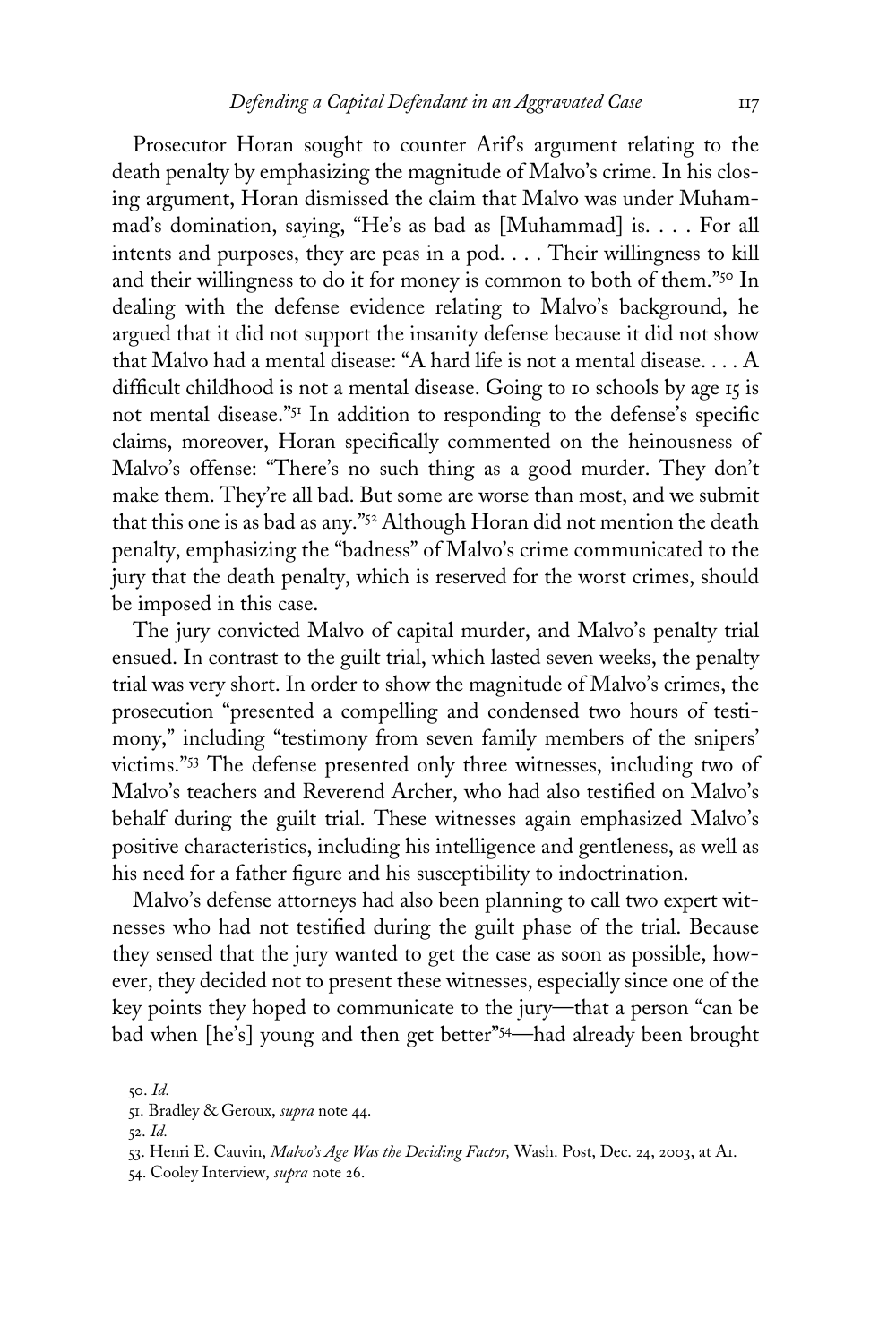out during their cross-examination of one of the prosecution's mental health experts. By completing their penalty case in only about a day and a half, the defense was able to ensure that the jury would begin to deliberate on the case shortly before Christmas, timing that could only be helpful to Malvo.

In his closing penalty trial argument, Prosecutor Horan told the jury that if there "was ever going to be a case for [the death penalty], this was it."<sup>55</sup> Horan recounted the evidence relating to each of the nine sniper victims conclusively linked to Muhammad and Malvo. He then emphasized that Malvo was just as responsible as Muhammad, stating, "They were an unholy team, a team that was as vicious, as brutal, as uncaring as you could find."<sup>56</sup> The prosecution's position was that Malvo should receive the death penalty because he and Muhammad had committed a series of horrendous crimes.

In his closing argument for the defense, Craig Cooley did not dispute that Malvo had committed horrendous crimes. Instead, Cooley began his argument by addressing the concerns of those of us "who are parents or grandparents . . . and those . . . who have been entrusted with school children."57 He told the jury that "our greatest worries are when they get to be 15, 16, and 17, because that's the point in time when they begin to search for themselves. It's a time that makes them most susceptible to peer pressure and to outside influence. It is a point in time where they are the most vulnerable."<sup>58</sup>

This introduction set the stage for explaining the defense's major argument for life, which was that Malvo's youth and vulnerability made him uniquely susceptible to the influence Muhammad brought to bear on him.

Now, in the course of this trial, I hope that you have been able to see and come to know that Lee was uniquely susceptible to becoming attached to a father figure in the charismatic personage of John Muhammad. Lee's childhood was one of abandonment—ripped from the father that he loved, Leslie Malvo, at age five and a half to be moved and moved and moved again. And by age fourteen, he had

<sup>55.</sup> Cauvin, *supra* note 53.

<sup>56.</sup> *Id.*

<sup>57.</sup> Fax from Craig Cooley to author, Defense's Closing Argument during Penalty Phase of Malvo Trial 2 (Feb. 10, 2004) (on file with author).

<sup>58.</sup> *Id.*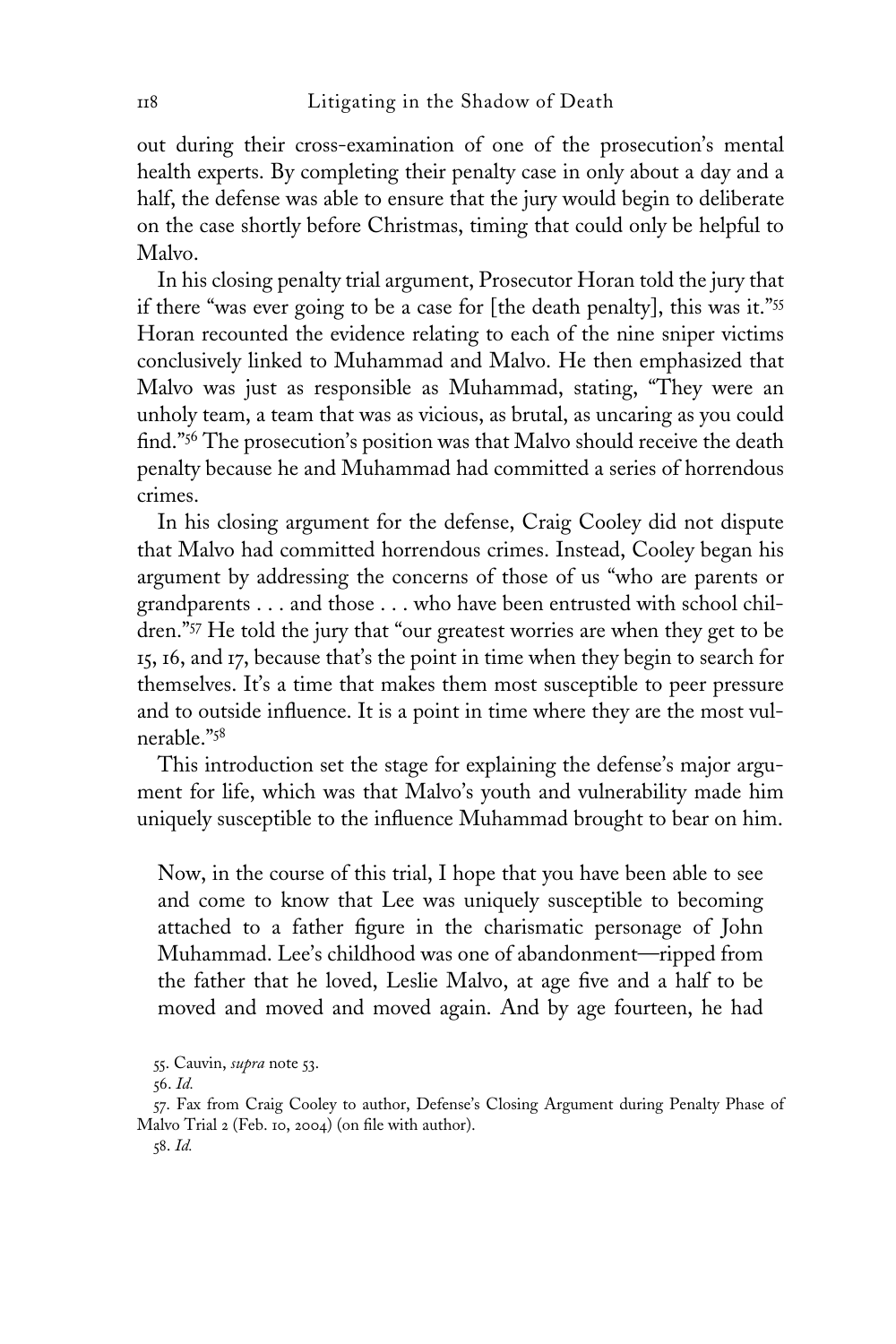attended ten schools and had almost an uncountable number of caretakers, and unlike some who have had frequent moves in schools and been moved around, Lee had no parent whatsoever. . . . Lee's mother was abusive, and she was absent, and she returned only to uproot him again and again to move him, to abuse him again, and then leave again. . . . And by the time she abandoned Lee in Antigua, where he had absolutely no family base or support system, he was desperate for a father.<sup>59</sup>

Cooley then focused on Muhammad, explaining that when Malvo came under his influence, Malvo saw him not as "an evil man but a loving parent, a man who was good to other children, a man who went out of his way to do kind things for people."60 He went on to recall witnesses who described Muhammad "as a pied piper" who "had an attraction that brought children to him and none more so than Lee."61 To show the jury that Muhammad had the ability to indoctrinate a vulnerable child, he reminded them of Lindbergh Williams's testimony that, if his mother had not fought for him, "it would have been me rather than Lee Malvo in that car with John Muhammad in October of 2002."<sup>62</sup>

Cooley then returned to the theme of youth's vulnerability. He referred to the testimony of Dr. Evan Nelson, a government mental health expert, who had explained that work done at the National Institute of Mental Health showed that "the juvenile brain is different" in that "the portion of the brain that gives us our judgment . . . doesn't fully develop until we're into our early twenties."<sup>63</sup> Cooley stated that society recognizes a seventeen-year-old is lacking in judgment or maturity. A seventeen-year-old is not allowed to buy a drink, for example. Cooley then pointed out the "terrible incongruity" between prohibiting seventeen-year-olds from doing a "long list of things" but not prohibiting them from being executed.<sup>64</sup>

Cooley also invoked a powerful religious theme. He reminded the jury that a government witness had testified, in effect, that "some children are just born bad . . . . They simply choose to do wrong."<sup>65</sup> Cooley responded:

59. *Id.* at 3. 60. *Id.* 61. *Id.* 62. *Id.* 63. *Id.* 64. *Id.* 65. *Id.* at 7.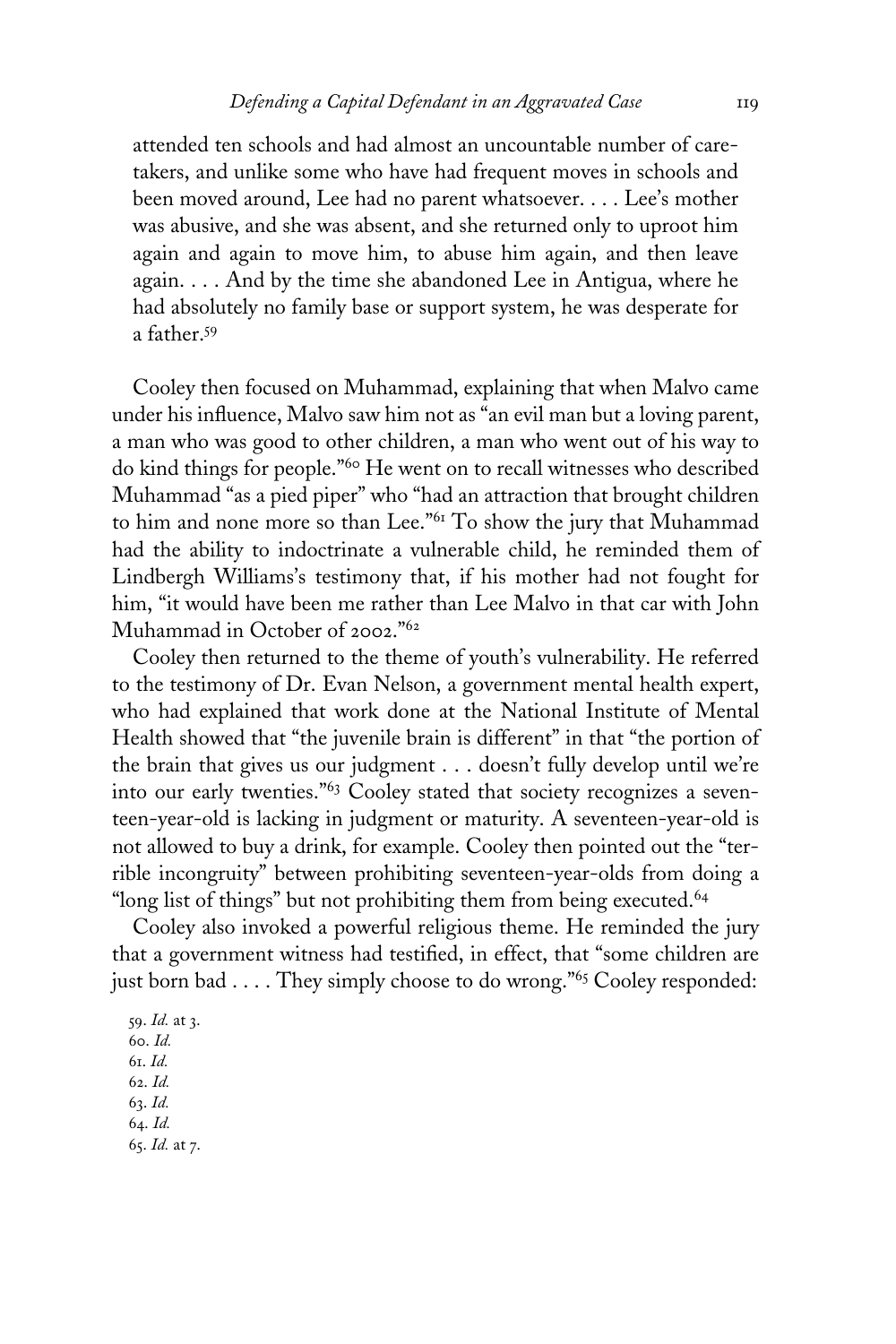Every tenet of my faith and every fiber of my body rejects that concept. Every person, certainly every child, had good within them, and every person has worth and every person is redeemable. If you attend the candlelight service two nights from now on Christmas Eve, if your church is like mine, the last hymn they sing is Silent Night, and you pass the light from one candle to the next, listen to the third verse when you sing it. It contains a phrase, "radiant beams from thy holy face, with the dawn of redeeming grace," and it will come to Lee, if his life is entitled and allowed to continue.<sup>66</sup>

Cooley went on to state, as he had throughout his closing argument, that Lee Malvo should properly be punished for his participation in the crimes. In his final statement, however, he reminded the jury of Lee's sad history in which Una James, his mother, handed him from caretaker to caretaker and told the jury that in deciding on his punishment they were "in a very real sense" becoming "the last of the very long line of caretakers."67 His final words brought the jury full circle, recalling for them the phrase used in Jamaica when a caretaker is entrusted with the care of a child.

I ask you to exercise your compassion and your mercy: temper the punishment that you choose. And as Una James did with all of the caretakers that she gave this child to, I leave you with a phrase. It's a phrase that both invites you to mete punishment out but also to temper it, to draw the line short of the ultimate penalty, and I leave you with that phrase. Punish this child, save the eye.<sup>68</sup>

Although most experienced observers believed that the best Malvo's defense team could hope for would be to "hang the jury" so that their nonunanimous vote for death would result in a life sentence, the jury's first vote showed that it favored life by a  $7-\xi$  vote; and in a fairly short time, the jury returned with a unanimous vote for life.

#### *Case 2: William White*

In 1984, William White, a forty-two-year-old African American homeless ex-convict, was living with two teenagers near Golden Gate Park in San

66. *Id.* 67. *Id.* 68. *Id.* at 7–8.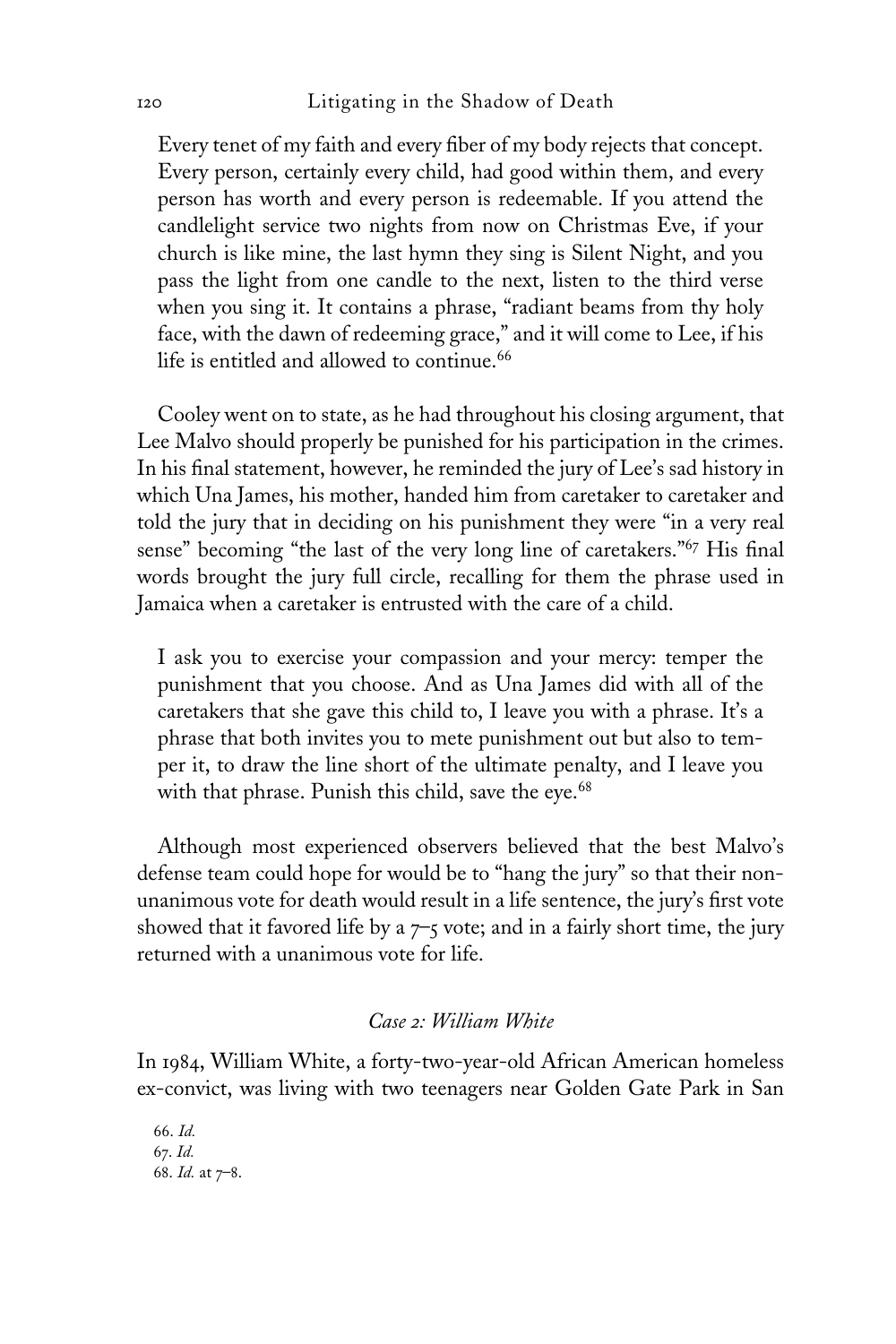Francisco, California.<sup>69</sup> White, who viewed himself as a survivalist, was instructing the teenagers about living on their own, using weapons, and other matters relating to survival. At some point, White asked fifteen-yearold Larry Gaines to join their group, but Gaines declined. In May 1984, however, White lured Gaines to their camp and proceeded to torture him to death. Among other things, White and the two teenagers shot Gaines with a BB gun, used a syringe to inject rat poison into his head, sodomized him, stabbed him, beat him with broom handles, and chopped off some of his limbs while he was still alive. Four months later, White, who was bisexual, picked up Ted Gomez, a fifteen-year-old male prostitute, brought him to Golden Gate Park, and then forcibly sodomized him, shot him, cut his throat, and left him to die.

The crimes perpetrated by White remained unsolved for about a year. Then, a Stanford professor was arrested for the sodomy and murder of Gomez. The police investigation determined that the professor, who had a history of driving to San Francisco and picking up male prostitutes, had had sex with Ted Gomez shortly before he was murdered. (In fact, it was later determined that White had picked up Gomez soon after the professor had finished having sex with him.) In addition, the professor had lied about picking up Gomez, and the police found a knife in the professor's house that appeared to match the murder weapon.

While the authorities were deciding whether they had sufficient evidence to bring charges against the Stanford professor, White was arrested for robberies in Oregon. During the interrogation, he told the police that if they were nice to him he would tell them something that would make the robberies he was charged with "look like small potatoes."<sup>70</sup> He then confessed to the two California killings. Later, he not only revealed many of the gruesome details relating to the killings but even reenacted portions of his part in the crimes. White was charged with two capital murders.

White's defense attorneys were Michael Burt and Robert Berman from the San Francisco Public Defender's Office. With the assistance of several experts, including Professor Craig Haney of the University of California at Santa Cruz, one of the nation's leading mitigation specialists, Burt and Berman were able to obtain powerful mitigating evidence relating to the defendant's background. Because of the aggravated nature of the crimes,

<sup>69.</sup> Much of the following account of the case was based on telephone interviews with Michael Burt (Dec. 15, 2003) [hereinafter Burt Interview] and Craig Haney (Oct. 30, 2003) [hereinafter Haney Interview]. In addition, I have examined portions of the White Penalty Trial Transcript.

<sup>70.</sup> Burt Interview, *supra* note 69.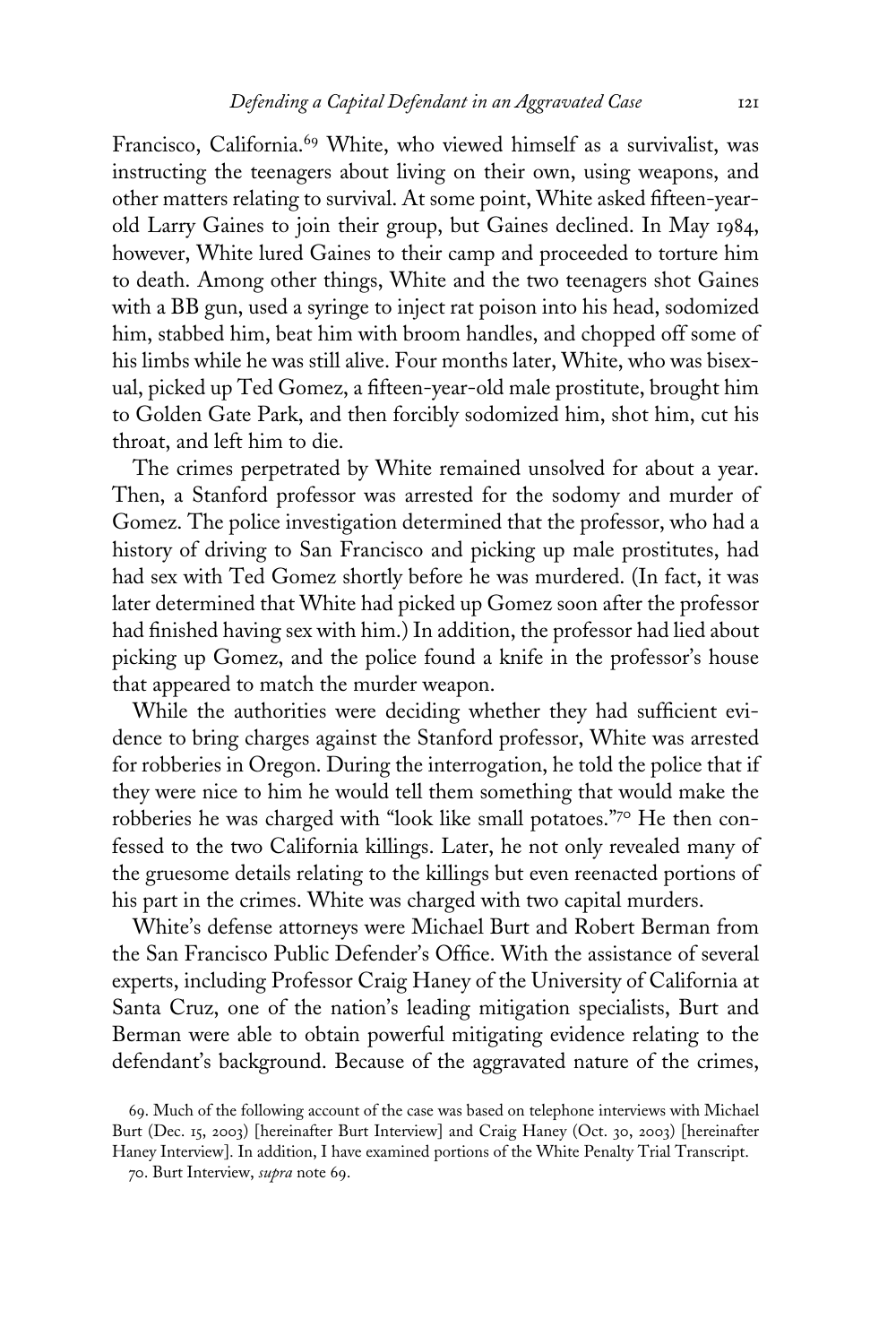however, Burt and Berman believed that they had to confront a critical preliminary problem: "How are we going to get the jury to get beyond the emotion generated by the aggravated nature of Government's case so that they will be able to listen to the defense's mitigating evidence?"71 The attorneys adopted a novel approach. They decided that, during the voir dire when the parties are selecting the death-qualified jurors who will serve on the jury, the defense would lay out in "excruciating detail" the aggravated nature of the government's case against William White.

Jury selection was conducted through individualized voir dire, which meant that each potential juror was examined alone by attorneys for both the prosecution and the defense. During the voir dire, White's attorneys informed each potential juror of White's prior convictions and all of the horrific facts relating to the crimes with which he was charged. Thus, Burt would say, "And then he injected the victim with rat poison. And then he sodomized him." And he would go on to explain in detail the other acts White committed in the course of perpetrating the two killings. The defense thus made it clear they were "not in any way soft pedaling" the aggravated nature of the government's case. Instead, they hoped to gain credibility with the jurors by being "absolutely upfront" about the nature of White's crimes.72

Burt also told the potential jurors that the defense had to "be realistic about where you are going to be at the end of the guilt phase of this case."73 He told them that the jury would almost certainly convict the defendant of the capital crimes. Therefore, the question they had to answer now was: In view of the facts you are going to hear relating to the crimes committed by this man, "Will you able to consider the defense's mitigating evidence in the penalty phase of this case? Or will you automatically vote for the death penalty without being able to weigh the mitigating evidence for the purpose of determining whether the defendant will be sentenced to death or life imprisonment?" In response to this question, quite a few of the potential jurors responded that, given the aggravated nature of the prosecution's case, they would automatically vote for the death penalty. The judge excluded these jurors for cause based on California cases interpreting *Wainwright v. Witt.*74 The jury voir dire lasted five weeks, and observers

<sup>71.</sup> *Id.*

<sup>72.</sup> *Id.*

<sup>73.</sup> *Id.*

<sup>74.</sup> Under *Wainwright v. Witt,* 469 U.S. 412 (1985), prospective jurors who are unable to follow the law at the penalty trial should be excluded for cause. Under modern capital sentencing statutes,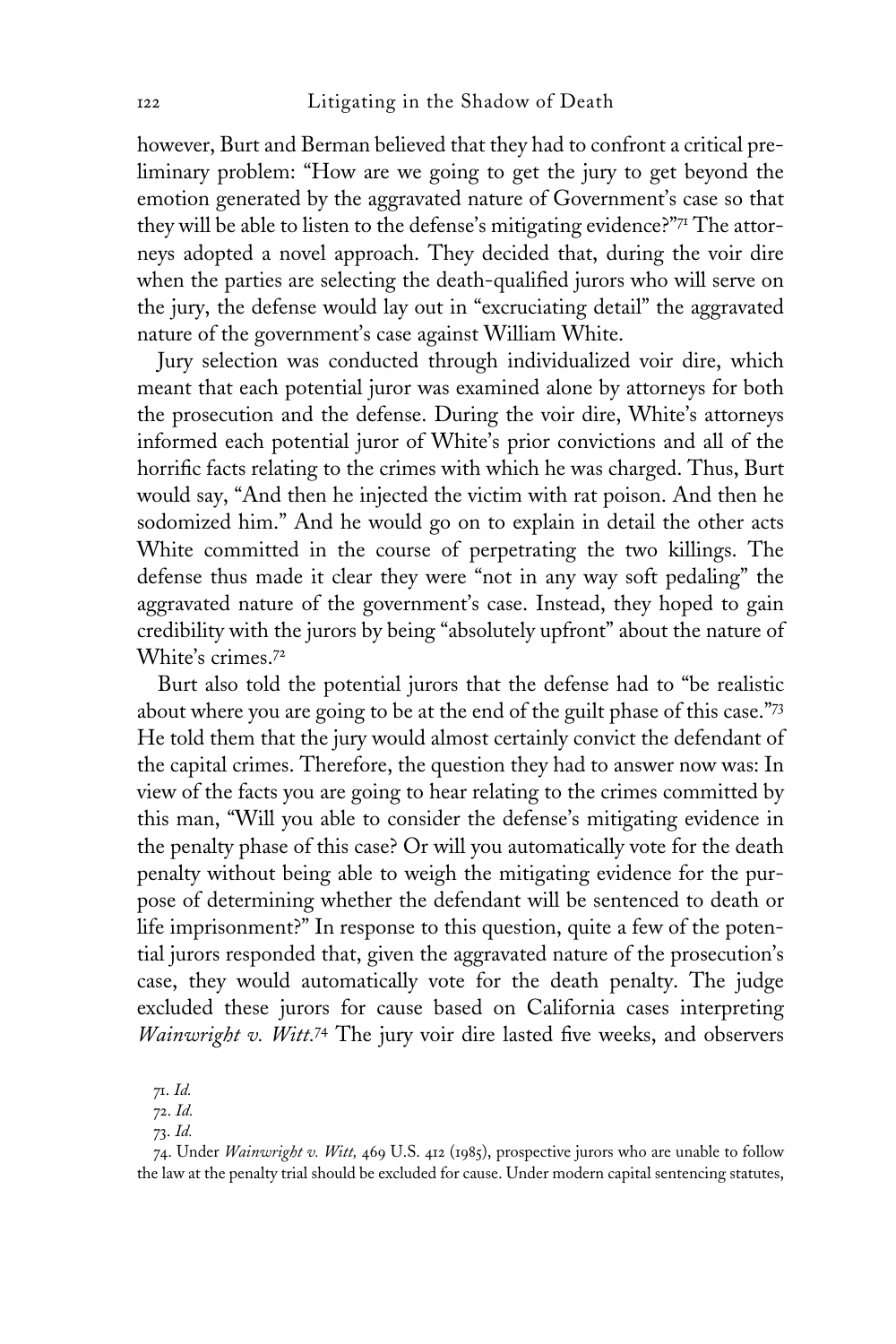concluded that the strategy adopted by the defense during the voir dire played an indispensable part in ultimately sparing the defendant's life.

The purpose of the defense's strategy was twofold. First, explaining the government's case to the potential jurors was designed to reduce the emotion generated by the government's case and thereby enhance the likelihood that the jury would be able to consider the defense's mitigating evidence. To reinforce this message, moreover, the defense's questions made it clear to potential jurors that, if the emotion generated by the aggravated nature would render them unable to consider the defense's mitigating evidence, they should not be on the jury.

Second, the strategy actually resulted in the removal of members of the panel who admitted that their feelings about the aggravated nature of the case would make them unable to consider the defense's mitigating evidence. The effect, of course, was to eliminate some of the most pro–death penalty jurors, thereby reducing the likelihood that the jury would impose the death penalty.

The guilt trial lasted a little over two months. As the defense had expected, White was convicted of two counts of capital murder. In the first part of the penalty trial, the government presented aggravating evidence relating to White's prior convictions. The prosecutor introduced evidence showing that, before he committed the murders for which he was on trial, White had a lengthy criminal record that included violent crimes, such as rape and attempted murder. To inform the jury as to the magnitude of these crimes, moreover, two of White's victims testified to the devastating effect his crimes (in one case rape and in the other attempted murder) had had upon their lives.

Prior to trial, Burt and Berman had decided that the defense needed to introduce a wealth of mitigating evidence at the penalty trial, including witnesses who could provide significant information relating to every phase of White's life. Through presenting this evidence, the attorneys hoped to

the jury must decide whether the death sentence should be imposed by weighing all the aggravating and mitigating circumstances introduced in the case. A prospective juror who states she would automatically vote for the death sentence upon a finding that the defendant was guilty of a particularly aggravated capital murder is thus arguably excludable on the ground that she is not willing to consider whether the defense's mitigating evidence should lead to a life sentence and thus she is unable to comply with the law provided by the state's sentencing statute. For a California case that provides support for this position, see *People v. Cash,* 50 P.3d 332, 340 (Cal. 2002) (reversing death sentence because the trial judge refused to allow defense counsel to ask prospective jurors "whether there were 'any particular crimes' or 'any facts' that would cause a prospective juror 'automatically to vote for the death penalty'").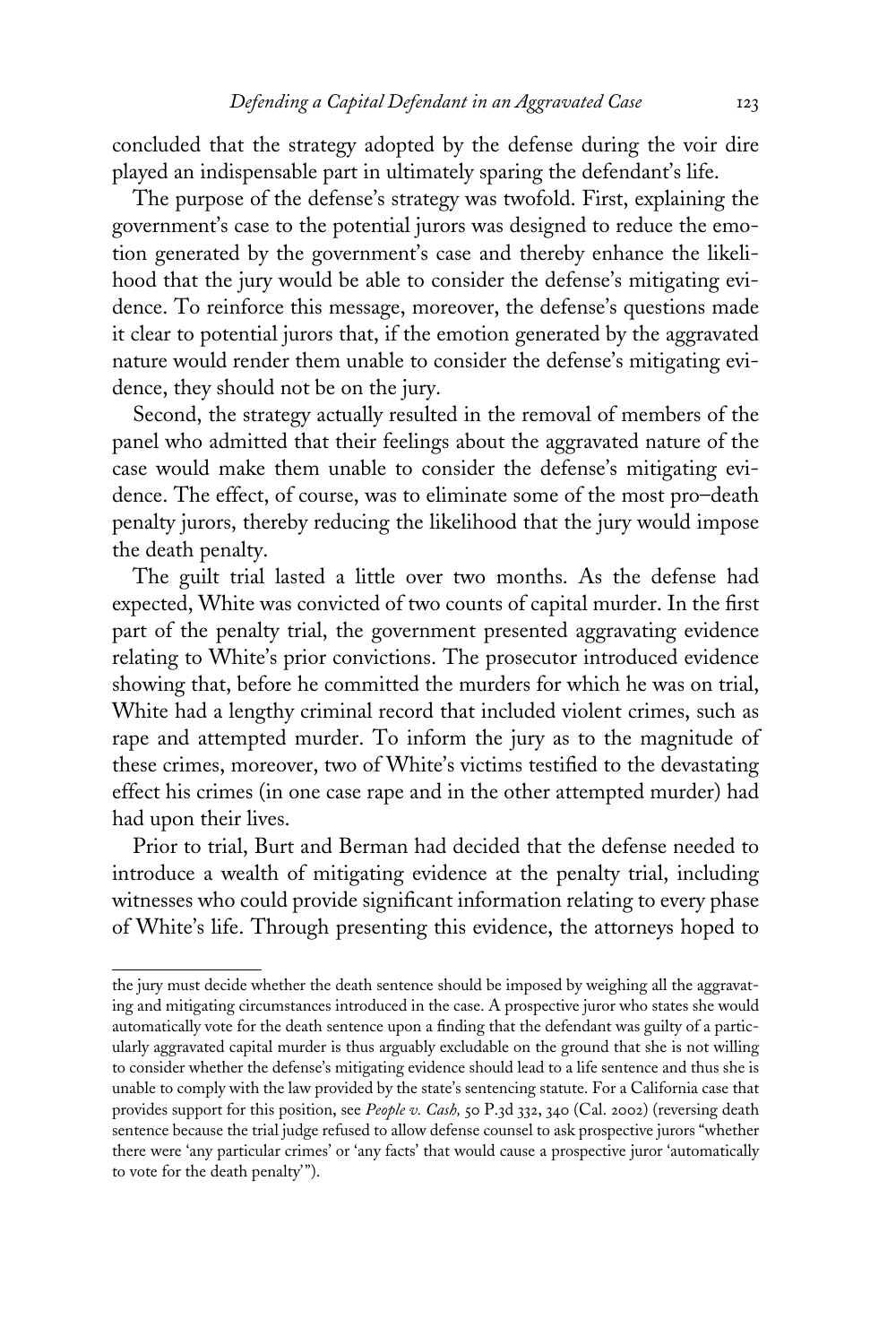develop a theme for life that related both to White's past and his future. First, White's background, which included a long pattern of abuse by his father and the various institutions he was sent to, provided an explanation for his violent behavior, culminating in the crimes he had committed. Second, White "deserved to live" because, based on his past history as a prison inmate, he had shown that within the prison he would be a "positive influence" on other prisoners and be able to lead a productive life.

The defense presented White's mitigating evidence in three stages: first, witnesses testified to his early childhood, establishing the horrendous parental abuse he received from his father; then witnesses testified to the institutions that stunted his development, especially when he was incarcerated from the time he was a teenager until he was in his mid-twenties; and, finally, witnesses testified to the positive aspects of White's character, explaining why he would be able to live a productive life in prison. In all, the defense presented fifty-four witnesses, as well as videotapes presenting testimony of several people who were unable to appear in person. The defense believed that, in order to counter the government's powerful aggravating evidence, it was essential to provide the jury with the fullest possible picture of the defendant's mitigating evidence.

The mitigating evidence relating to White's early childhood showed, step-by-step, what his life had been like. He lived in poverty. His father physically and emotionally abused him. William had three sisters. His father would hang all four children from the rafters, beat them with a belt, and then pour salt water in their wounds to increase their pain. In addition, William had to watch his father rape and abuse his three sisters. Despite his horrendous abuse of his three daughters, Mr. White's most sadistic behavior was directed toward William, apparently because he was the darkest skinned of the four children. In addition to physically torturing William, Mr. White also subjected him to various forms of emotional abuse. One particularly heart-wrenching example related to a dog that William had as a pet when he was five or six years old; apparently for no other reason than that he knew William loved his pet, Mr. White had the dog put to death.

In presenting the evidence relating to Mr. White's parental abuse, Burt had two objectives: first, he wanted to bring Mr. White's "violence and abuse alive in the courtroom," providing the jury with a clear vision of the pain inflicted on William and his sisters; in addition, he wanted to help the jury understand the ways in which Mr. White's abuse of William and his sisters would be likely to shape William's life.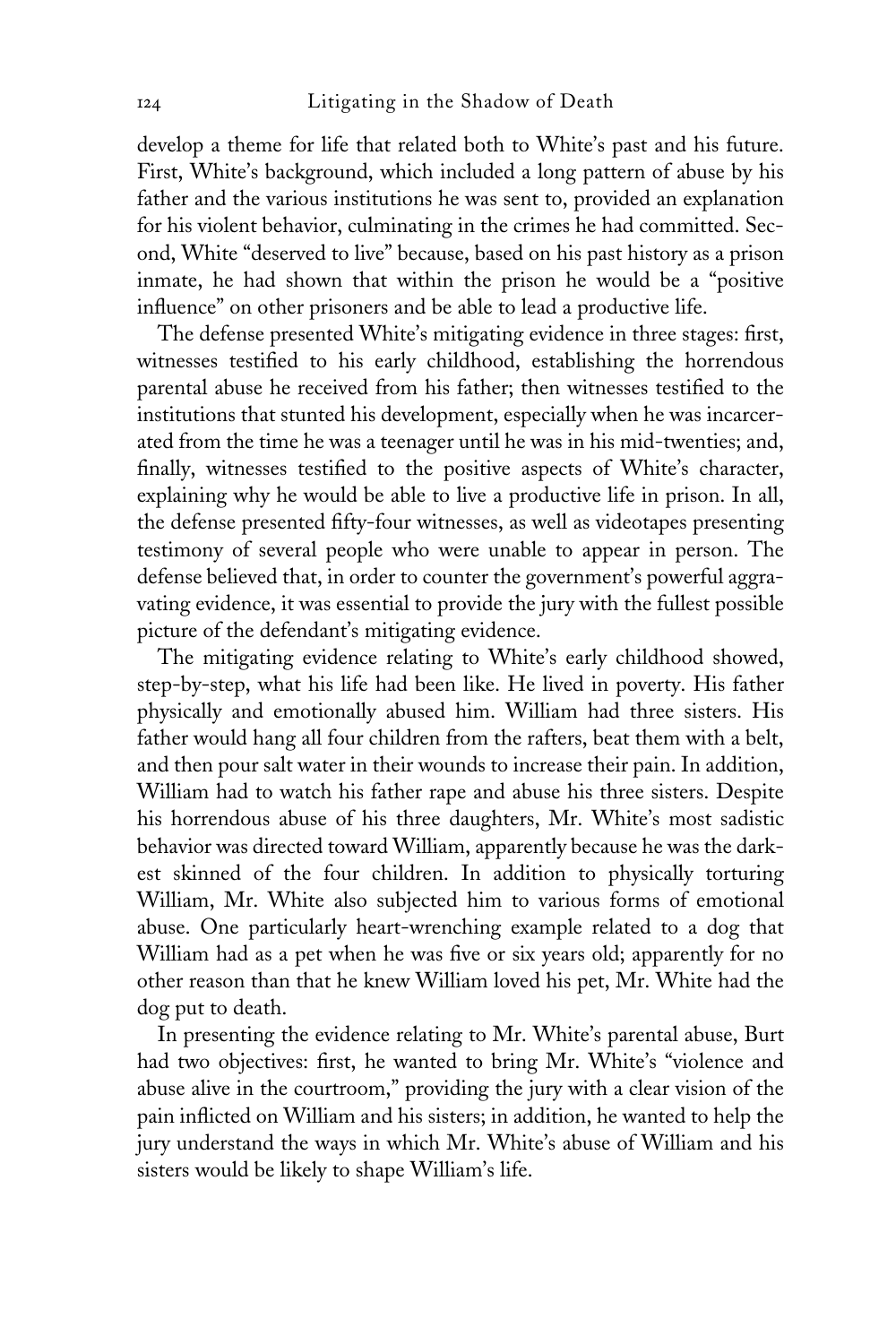In order to accomplish the first objective, the defense presented lay witnesses, including William's most articulate sister, Deanna White, who provided the jury with a full picture of Mr. White's parental abuse. These lay witnesses provided a foundation for expert testimony<sup>75</sup> that would enable the defense to achieve its second objective: by having experts explain the meaning and implications of Mr. White's abuse, the jury would understand the devastating effect that Mr. White's abuse would be likely to have on his children, especially William.

In explicating the meaning of Mr. White's parental abuse, two experts were especially important: Dr. Mindy Rosenberg, a nationally recognized expert in child abuse who had written several books on the subject, testified, "This is the worst child abuse I've ever seen in my entire career."76 In addition, another child abuse expert who was a specialist in male abusers conducted a "psychological autopsy" of White's father. He concluded that Mr. White, who was by then deceased, had been a "psychopath, antisocial, extremely violent, and dangerous."77 He added, moreover, that Mr. White's abusive treatment of William would almost inevitably have had profound effects on William's behavior.

In this part of the trial, one of the defense objectives was to place the focus on the defendant's father rather than on the defendant. In order to accomplish this, the defense introduced blown-up mug shots of Mr. White, portraying him as the criminal. By showing the striking parallels between the ways William White tortured one of his victims and the ways in which Mr. White had tortured William when he was a child, the defense reinforced the expert's conclusions relating to the profound effects that Mr. White's abuse would be likely to have, and in fact had had, on William.

The second segment of the defense's mitigating evidence related to "recreating the awful institutions [that William] had been in."78 William grew up in Philadelphia. By the time he was a teenager, he had begun having minor problems with the police and juvenile authorities. When he was fifteen, the juvenile authorities placed him in Huntingdon, a Philadelphia prison that was then used to incarcerate "defective delinquents."79 Under the law in effect at that time, the authorities were permitted to place

79. *Id.*

<sup>75.</sup> *See* Sundby, *supra* note 7, at 1180–82 (noting that interviews with jurors in capital cases indicate that such jurors are more likely to be persuaded by expert testimony when the expert's conclusion is based on facts established by lay witnesses' testimony).

<sup>76.</sup> Burt Interview, *supra* note 69.

<sup>77.</sup> *Id.*

<sup>78.</sup> *Id.*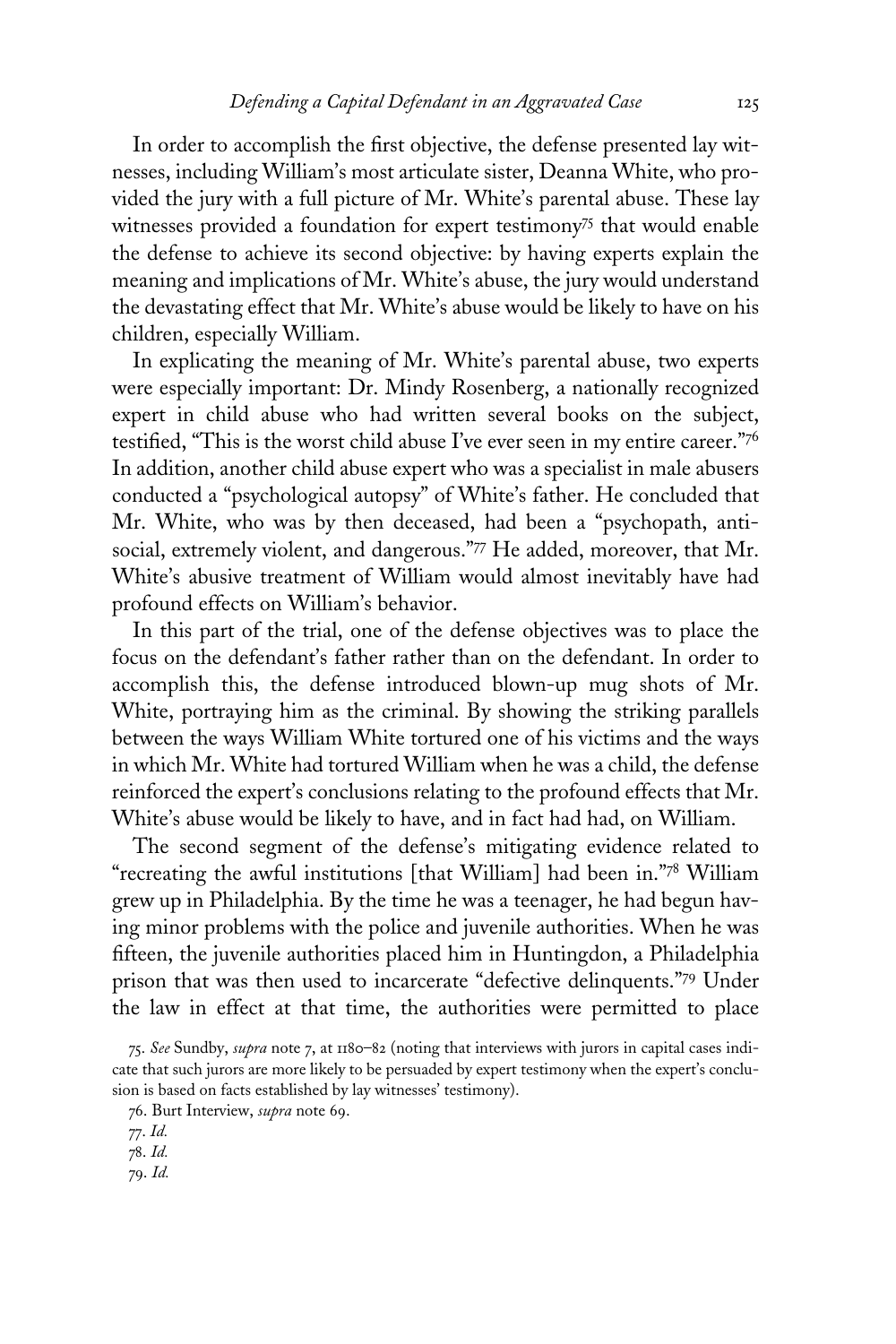teenagers who were either unwanted or had low IQs in this prison. The authorities thus placed African American teenagers in Huntingdon, often for trivial offenses, such as stealing a bicycle. In some cases, the children then stayed in the institution for decades. White, who was luckier than many others, stayed in Huntingdon for seven years, until he was twentytwo.

Huntingdon was a "nineteenth-century dungeon" that had "cell blocks that looked like they came from Dickens." The defense showed the jury photos of the cell blocks and other parts of the prison. They also established that teenagers incarcerated as "defective delinquents" were in constant danger from older inmates. As a result, White "learned survival skills," but he also became "profoundly damaged," as did many of the other boys who were in that institution during that period. To show what White underwent at Huntingdon, the defense team had former Huntingdon prison guards testify to the conditions at Huntingdon during that era. In addition, they found several African American men who had spent decades in the prison and were "shells of people."<sup>80</sup> These men testified to their prison experiences so that the jury could not only obtain a fuller understanding of White's experience at Huntingdon, but also a sense of the devastating effect the same experience had had on other prisoners' lives.

The defense also presented testimony relating to an ACLU lawsuit that eventually resulted in the release of people who had been incarcerated under the "Defective Delinquent Act."<sup>81</sup> People from the Quaker community who had been involved in helping the ACLU with this suit were "great storytellers" who provided the jury with additional insight into the nature of the institution. Judge Lisa Rochette, who had been involved in the litigation, was also a powerful defense witness. Judge Rochette had written an article entitled "The Throw-away Kids,"<sup>82</sup> which recounted salient details relating to the Defective Delinquent Act. In conjunction with the other defense evidence, Judge Rochette's testimony showed that the state's intervention into the teenagers' lives had gone "horribly wrong," with the result that nearly all of the incarcerated teenagers had been "irreparably damaged" in one way or another.<sup>83</sup>

The final segment of the defense's mitigating evidence was designed to

<sup>80.</sup> Haney Interview, *supra* note 69.

<sup>81.</sup> *Id.*

<sup>82.</sup> Burt Interview, *supra* note 69.

<sup>83.</sup> Haney Interview, *supra* note 69.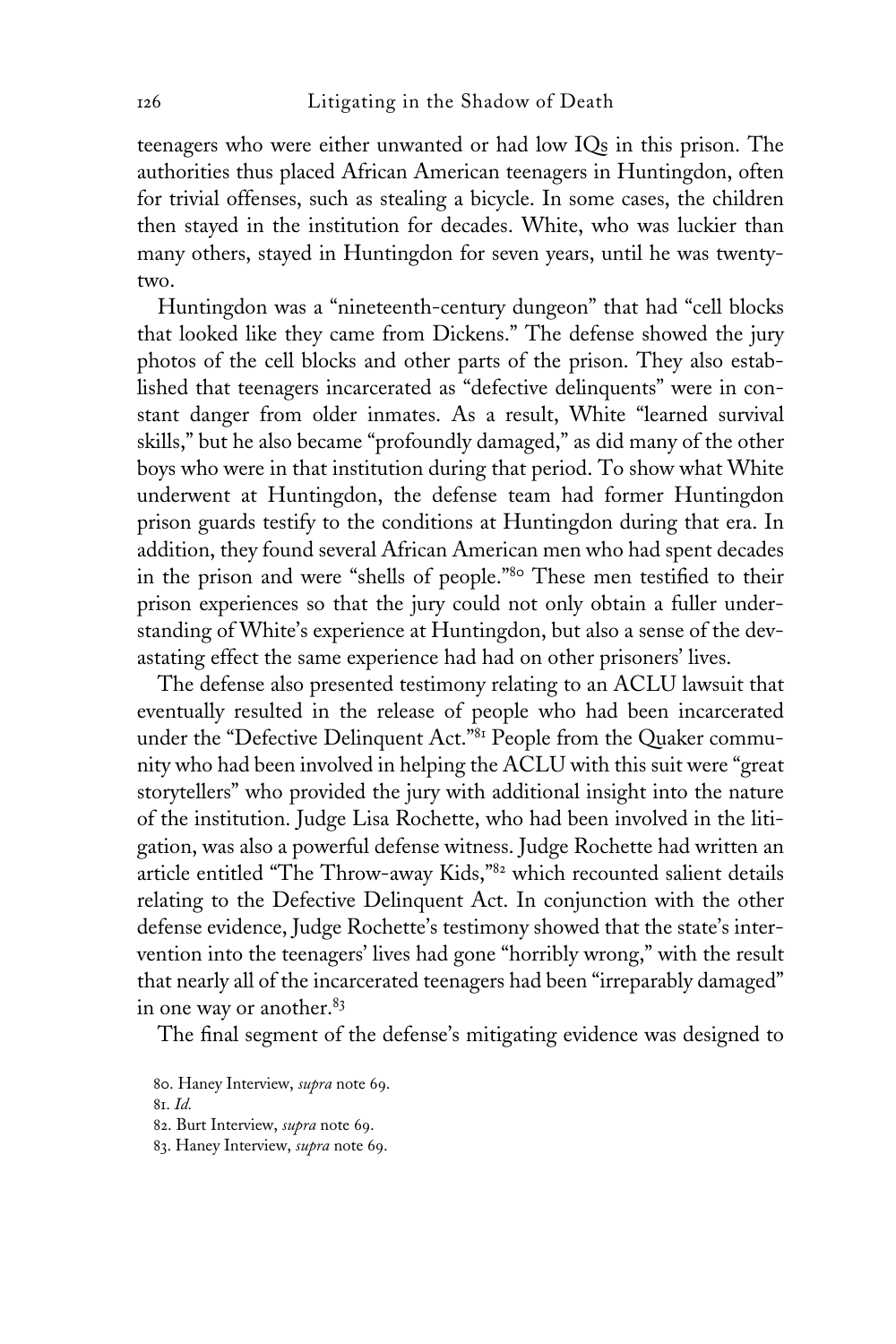show that, during the latter part of his life, White had adjusted to the point where he would be able to make a positive contribution in prison. The defense presented witnesses who had had positive contacts with White while he was in prison. Guards and other inmates testified that he had had a "calming influence" on other prisoners. On many occasions, he had counseled younger prisoners, and once he had "saved a guard from being stabbed."84 Based on all this information, a prison warden offered the expert opinion that White would be able to lead a productive life in prison.

The prosecutor, of course, argued that White would be potentially dangerous to other prisoners. Based on the capital crimes for which he had been convicted, the prosecutor argued that White was progressing toward more and more violent conduct and would be a special threat to younger, weaker prisoners.

The defense was able to rebut this argument in two ways. First, because Burt and Berman had engaged in extensive pretrial litigation, White had been in the county jail for six years between his arrest and trial. During that period, his behavior record was excellent. In addition, a psychiatric social nurse, who met with him during that period, testified that he should not be executed because he would continue to exert a positive influence in prison. The nurse's testimony was particularly effective because she testified that she was generally strongly in favor of the death penalty. When the defense asked her why she was opposed to its application in this case, she testified that she knew all about White's past history and, nevertheless, had a very favorable view of him, partly because he had been able to improve himself despite dealing with so much adversity. She concluded by testifying that she strongly believed he would have a favorable impact on other prisoners.

In response to the prosecutor's claim that White might be dangerous to other prisoners, the defense also sought to educate the jury as to the nature of the prison in which White would be incarcerated. A California prison warden testified that if White were sentenced to life he would be sent to a "super maximum security prison." He explained the protocol in such prisons and the alternatives that are available if an inmate misbehaves. On cross-examination, the prosecutor suggested that White "could be a problem." The warden responded, "We can grind down any inmate we want." Through this testimony, the warden emphasized that, if White were sentenced to life, he would be receiving a severe punishment. He also reas-

84. Burt Interview, *supra* note 69.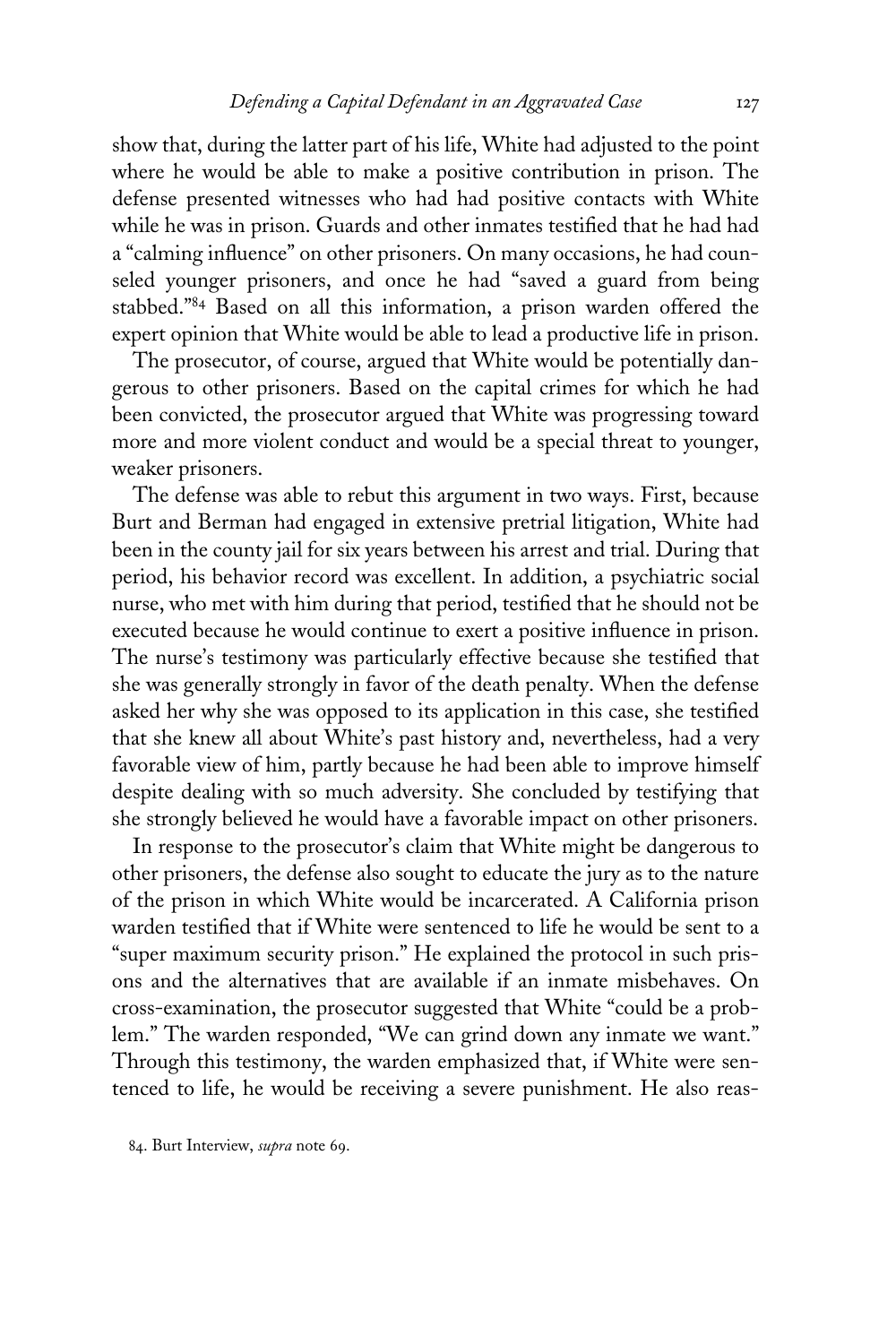sured the jury that White would not be a problem because "the system could handle him."85

Craig Haney, the mitigation specialist, was the last witness to testify for the defense. In his testimony, Haney played a number of roles. First, he was "a storyteller," seeking to provide the jury with a clear picture of White's history. In addition, he testified to his expert opinion relating to White's "future adaptability in prison." Based on his review of all of the prison reports and testimony of people who had known White within the various prisons in which he had been incarcerated, Haney offered the opinion that White would be a positive influence in prison.

Most important, however, Haney sought to help the jurors understand why the evidence presented by the defense was mitigating and why it should be relevant to its sentencing decision. Haney explained to the jury that there is now a "staggering amount of research" that shows that certain risk factors lead to violent criminal behavior. These risk factors include poverty, parental abuse, and time spent in juvenile institutions, all of which were present to a remarkable degree in White's case. Haney thus explained to the jury that "the life path of a person" with White's risk factors is "damaged so profoundly that the odds significantly increase that his life is going to involve violent criminal conduct."86

The prosecutor addressed Haney's "risk factors" argument by pointing out that many other kids who experience parental abuse, poverty, neglect, and other risk factors don't end up committing horrendous capital crimes. In response, Haney presented a medical analogy. There are risk factors for early heart attack—for example, smoking, lack of exercise, or eating the wrong foods. Yet we all know somebody who had all of these risk factors and still lived to be eighty-five. The point is that the presence of multiple risk factors decreases the individual's chances. White, who not only had multiple risk factors but exceptionally severe ones, was just unable to overcome the odds.

In his closing argument to the jury, Burt emphasized both themes of the defense's argument for life. He elaborated as to the significance of the risk factors explained by Haney, emphasizing that we are all a "reflection  $\dots$  of the way we were raised and the things we came into contact with as youths."<sup>87</sup> He told the jury that he hoped the defense's mitigating evidence would enable the jury to understand "how Mr. White got to the point

<sup>85.</sup> *Id.*

<sup>86.</sup> Haney Interview, *supra* note 69.

<sup>87.</sup> *See* White Penalty Trial Transcript, *supra* note 69.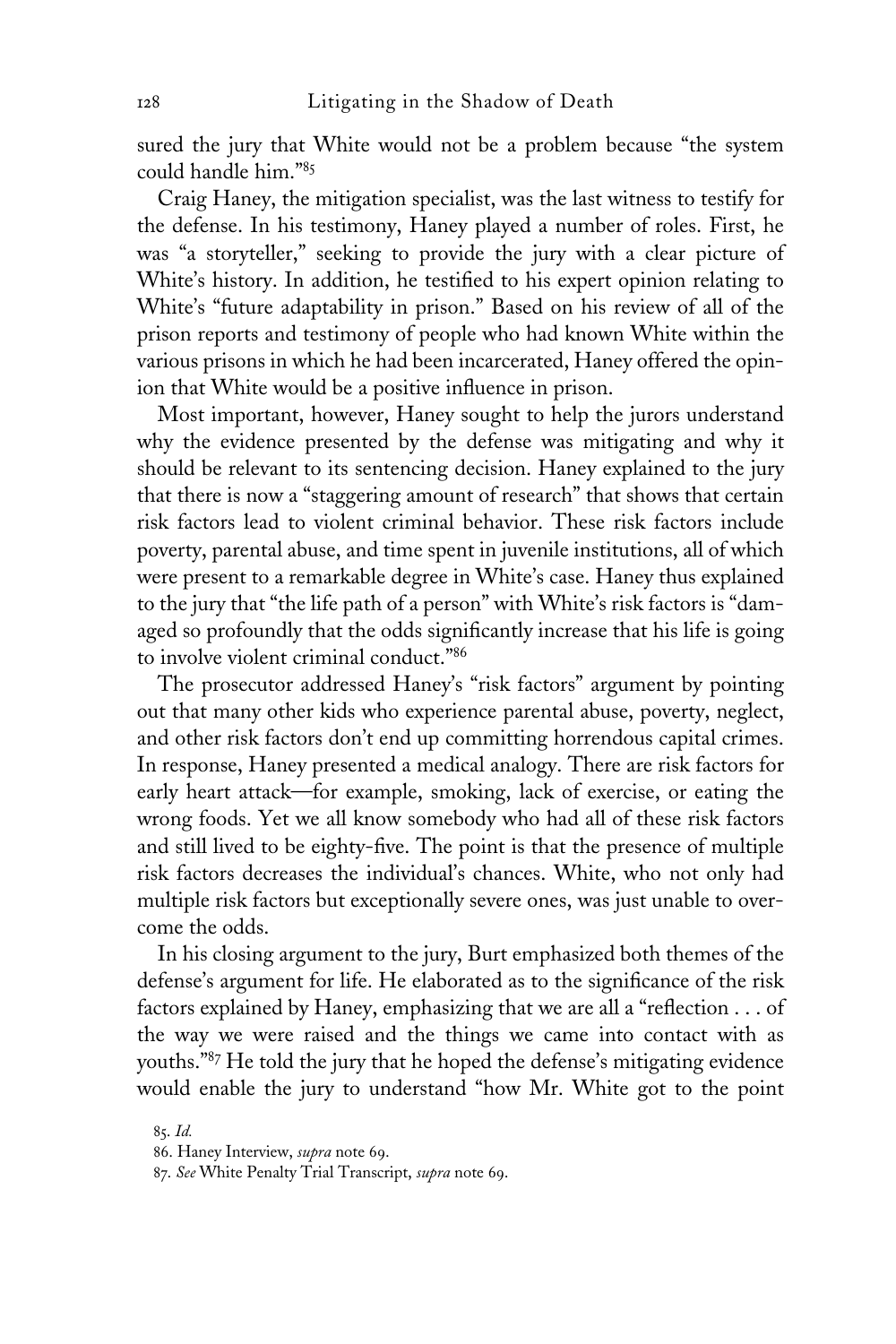where these two killings [as well as his earlier crimes] took place."<sup>88</sup> He then went on to argue that despite his horrendous acts, "Mr. White is a mixture of both good and bad,"<sup>89</sup> and, therefore, his life was worth saving.

Most important, Burt explained that White would be a positive influence in prison.

As he has gotten older, he has become an asset in the prison system. He has saved other people's lives. He has run counseling groups. He has disarmed very violent situations. He has taken weapons or pointed to weapons and saved lives in that way. He has done the kinds of things that are very important in a prison system, which is a very dangerous place to be. And he is exceptional in that regard.90

After meticulously delineating the evidence relating to aggravating and mitigating circumstances, Burt argued to the jury that, despite the magnitude of his crimes, White was "not the worst of the worst."<sup>91</sup> He then ended his argument by reading from the testimony of White's sister Deanna, which emphasized both the difficulties that had shaped White and that she still viewed him as a person whose life had value.

But I love William. . . . William has been crying for help for a long time. . . . I don't know why things happen. But they happen. But the onliest thing I am asking you for my sake is to please let my brother live. I know it won't make up to the family. I feel very sad for them. And I wish there was some way that I could tell them, you know, or something that I can do to make their grief easy. But there is no way you can make that happen when your child is taken from you. I don't know the reason. And maybe William doesn't know the reason. But God knows the reason. And the onliest thing is I am saying I love my brother.<sup>92</sup>

The jury deliberated for seven days. During that time, the jury took several votes; the results fluctuated between  $8-4$  in favor of life and  $8-4$  in favor of death. The jurors who insisted on life emphasized that White had

88. *Id.* 89. *Id.* 90. *Id.* 91. *Id.* 92. *Id.*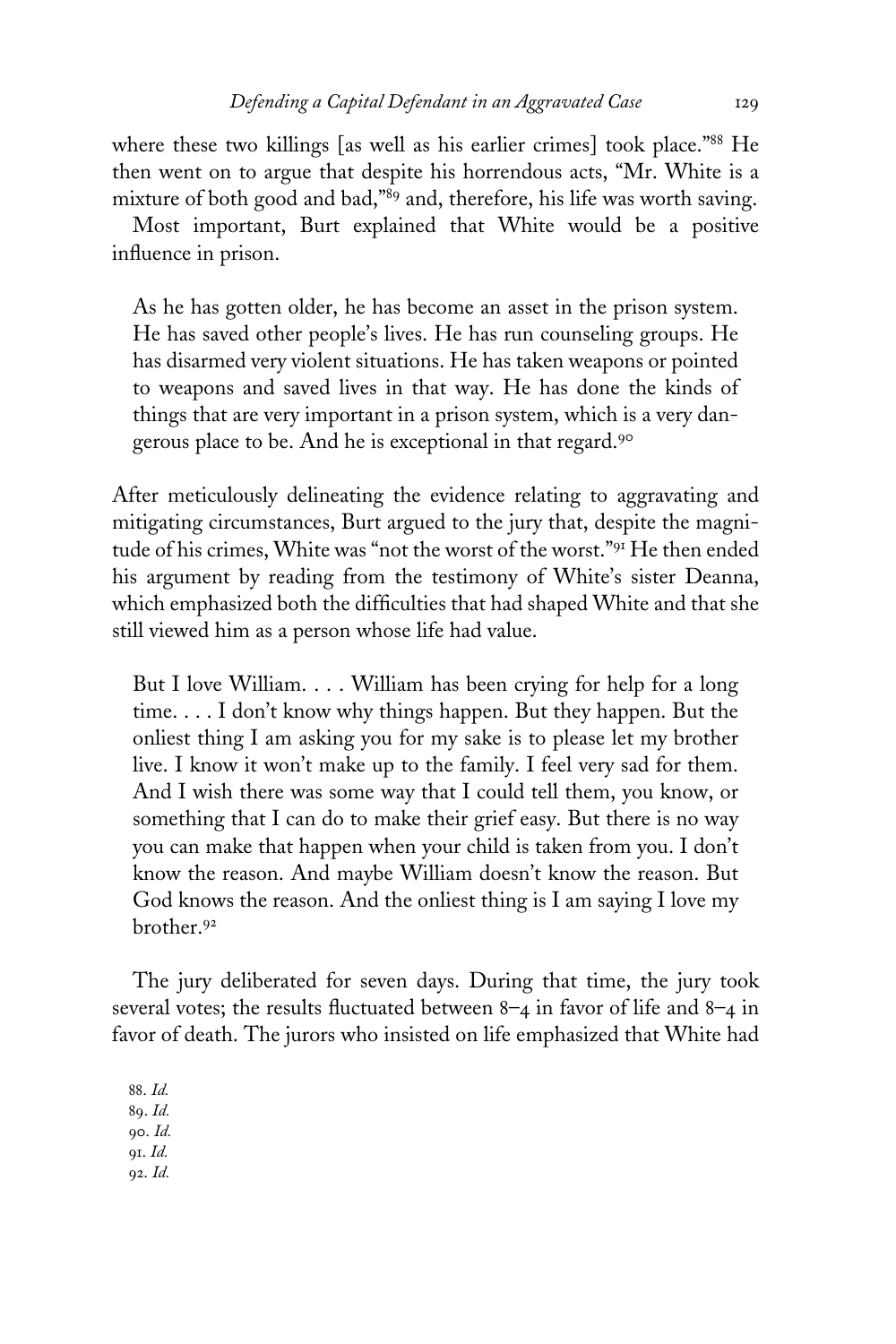been indelibly shaped by his horrific childhood and the years he had spent in the institution for youthful offenders; those who voted for death maintained that, given the viciousness of his crimes, death was the only appropriate punishment. On the sixth day of deliberations, the jury sent the judge a note stating they would be unable to reach a decision. In response, the judge instructed them that they must continue to deliberate and that, if they failed to agree, the lengthy jury trial would ultimately end in failure. On the seventh day, the jury finally reached a unanimous decision for life.

#### *Case 3: Martin Gonzalez*

Martin Gonzalez, a Mexican citizen, had been convicted of murder in Mexico.93 Later, he moved to the United States, and his wife, Sylvia, soon followed him there. Within about a year, Gonzalez murdered his wife and two other women. In each case, he was in a "possessive, controlling, . . . physically abusive" relationship with the woman, which he ended by bashing in her head.

The killings occurred in Travis County, Texas. Since Texas has had far more executions than any other state, the Travis County prosecutor had a strong basis for believing that Gonzalez would be sentenced to death. In addition to the evidence relating to the murders, the prosecutor had evidence relating to significant criminal conduct perpetrated by Gonzalez both before and after he committed the brutal crimes for which he was on trial. Most significant, while in prison awaiting his capital trial, Gonzalez had obtained a fifty-foot rope, which he admitted he had been planning to use for the purpose of escaping; he had stated, moreover, that if his escape had been successful he planned to kill the daughter of his most recent victim before fleeing to Mexico. This evidence could be used not only to establish defendant's lack of remorse for his murders but also to show that, even if he were sent to prison, he would be likely to commit future violent acts and would thus constitute a "continuing threat to society,"94 a critical factor in determining whether he would be eligible for the death sentence under Texas law.95

<sup>93.</sup> Much of the following account of the case is based on a telephone interview with Carlos Garcia (May 7, 2004) [hereinafter Garcia Interview]. In addition, I have examined the Gonzalez Penalty Trial Transcript, especially the opening and closing arguments.

<sup>94.</sup> Tex. Crim. Proc. Code Ann. § 37.071, 2(b)(1) (Vernon 2004).

<sup>95.</sup> When a defendant is convicted of capital murder in Texas, he receives either a death sentence or life imprisonment. The jury decides the sentence at the penalty trial through its answers to two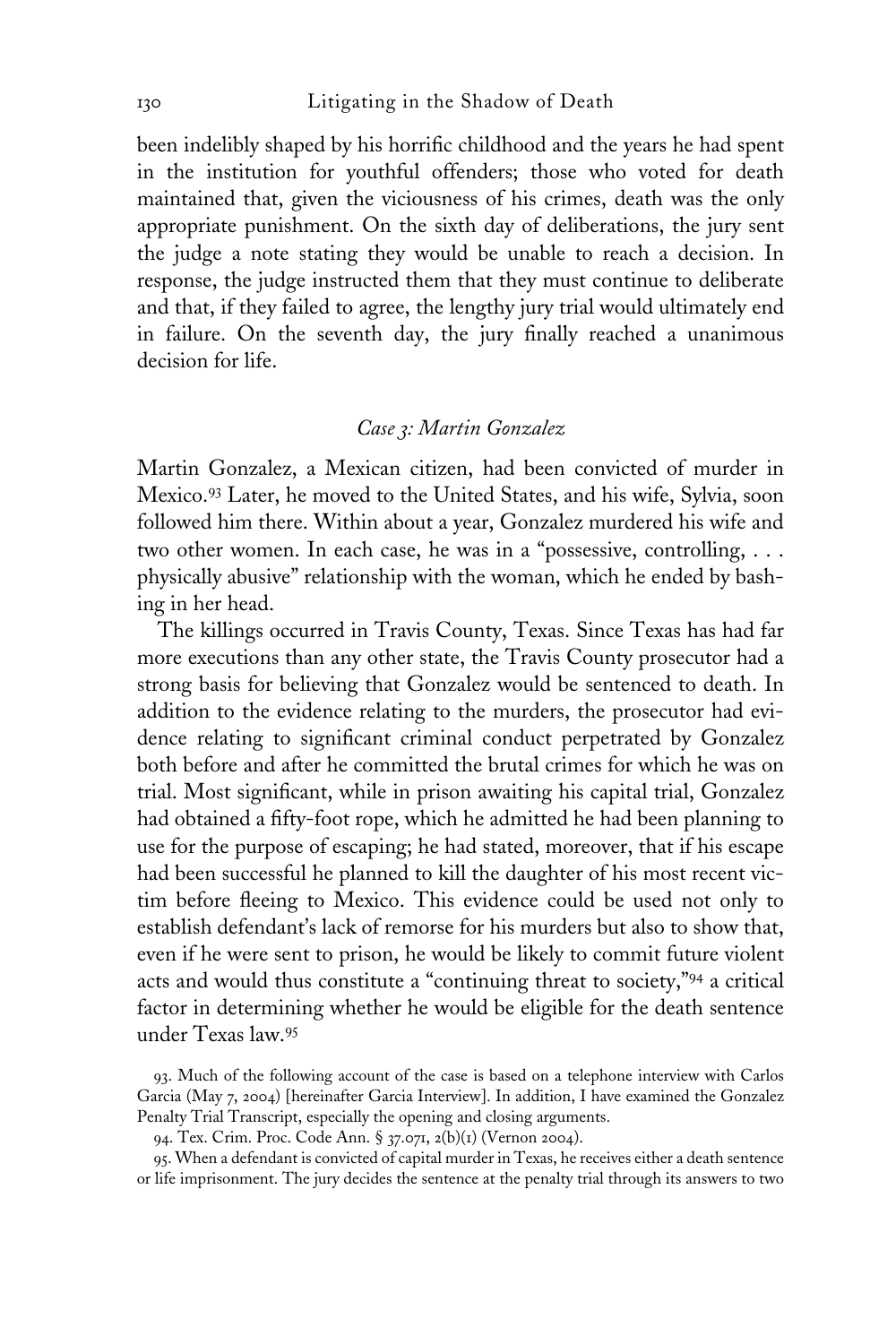Gonzalez was represented by Carlos Garcia, a criminal defense attorney in Travis County. Gonzalez was his first capital defendant. The judge provided Garcia with funds that allowed a full investigation for mitigating evidence, and Garcia conducted such an investigation. Because the defendant's conduct was so aberrational, he hoped to be able to present a mental health expert who would provide an explanation for his behavior: the expert would testify that Gonzalez had brain damage, perhaps, or severe psychological problems that affected his ability to control his conduct. At Garcia's request, the court appointed a respected neuropsychologist to assist the defense. When this expert examined Gonzalez, however, his conclusions were not helpful.

The defense investigation relating to Gonzalez's family background did uncover significant mitigating evidence. Gonzalez came from a very poor background. His family lived in mud huts in the middle of the desert on an "ejido," a parcel of land given to them by the Mexican government. Until he was twenty-five, he had had no behavior problems. Then, he had a bad motorcycle accident in which he "busted his head open."96 After the motorcycle accident, Gonzalez's mother and brothers reported that he periodically had seizures, during which he would become violent. He would chase people with a machete. In order to restrain him, his brothers would tie him up with a rope in the middle of a corral. His family took him to a doctor, but the doctor could not find anything wrong with him.

Garcia decided he would use this evidence to show that Gonzalez's violent behavior had in fact occurred due "to forces beyond his control." Even if experts were unable to pinpoint the relationship between Gonzalez's head injury and his violent behavior, the fact that the behavior occurred only after the injury seemed to establish that there was in fact a connection. In addition, Garcia was prepared to challenge the government's claim that Gonzalez would be a "future danger" by introducing his own expert testimony on the extent to which the defendant would be a danger in prison.

Garcia's principal strategy, however, was to rely on the same jury selec-

special questions: ( $I$ ) "Do you find from the evidence beyond a reasonable doubt that there is a probability that the defendant would commit criminal acts of violence that would constitute a continuing threat to society?" If the jury answers "Yes" to this question, it proceeds to question (2): "Do you find from the evidence . . . that there is a sufficient mitigating circumstance . . . that a sentence of life imprisonment rather than a death sentence be imposed?" *See* 43 George E. Dix & Robert O. Dawson, Texas Practice, Criminal Practice and Procedure § 31.92 (2d ed. 2001); 8 Michael J. McCormick et al., Texas Practice, Criminal Forms and Trial Manual § 98.19 (10th ed. 1995).

<sup>96.</sup> Garcia Interview, *supra* note 93.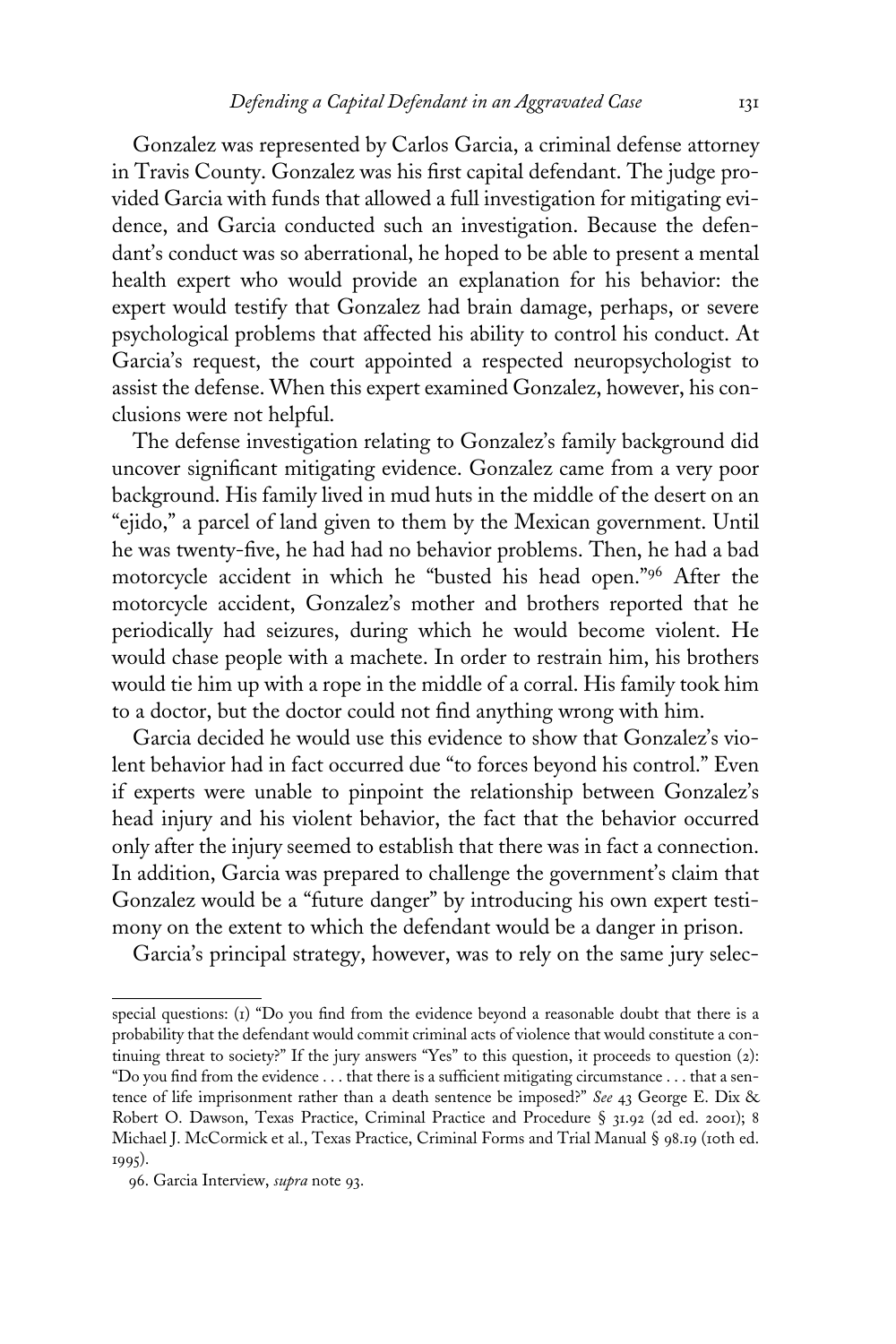tion method used by David Wymore, the Denver public defender. In selecting jurors, the defense placed its prime emphasis on choosing individuals who had the lowest possible scores on the Wymore scale. Thus, if the defense had the choice between selecting two potential jurors who were evaluated, respectively, as a 3 and a 4 on the Wymore scale, the defense would automatically opt for the 3, regardless of whether the one evaluated as a 4 might appear to be a more pro-defense juror in other respects. In accordance with the Wymore method, the defense attorneys also emphasized to the jurors selected that they "should respect each other's views, but also that they should stand firm if they have a view in favor of life." Garcia adhered to this strategy because he was confident that the jurors' attitude toward capital punishment would be the critical issue in determining whether the defendant would receive the death sentence. He also believed that the more the jury was opposed to capital punishment, the more sympathetic it would be to the themes presented in his closing penalty argument. In accordance with the Wymore method, moreover, he wanted to ensure that if there were any jurors who felt the defendant's life should be spared, they would be able to resist being badgered into changing their minds by others.

Since jury selection was conducted through individualized voir dire, Garcia had an opportunity to ask different questions to different potential jurors. When he found a person he thought would eventually be on the jury, he would invariably ask a question that referred to the conditions under which a capital defendant might serve a sentence of life imprisonment. In particular, he would refer to the fact that the punishment could include "being locked up for 23 hours a day for the rest of his life."97 This question was permitted even though it was not clear that Gonzalez would in fact be locked up for twenty-three hours a day if he was sentenced to life imprisonment.

The jury convicted Gonzalez of capital murder. At the penalty trial, the jury would have had to conclude that the defendant would be a "continuing threat to society" in order to impose the death sentence. If it found that he would pose such a threat, they were then required to consider whether the defense had established the presence of mitigating factors and, if so, whether the presence of those mitigating factors warranted the imposition of a life sentence rather than a death sentence.<sup>98</sup>

The entire penalty trial took two days: one day for each side. Through-

97. *Id.* 98. Tex. Crim. Proc. Code Ann. § 37.071, 2(b)–(g) (Vernon 2004).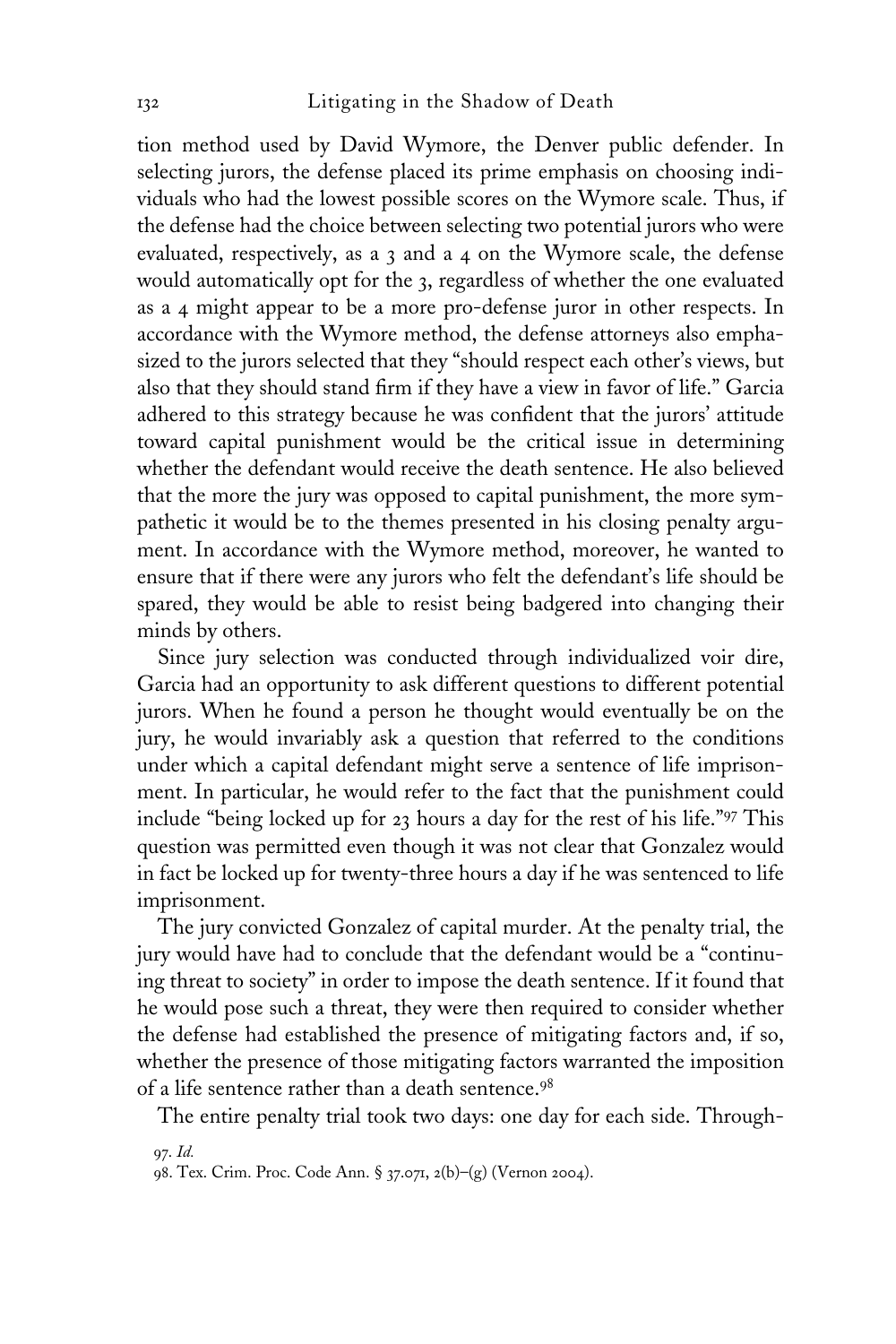out the penalty trial, the prosecutor emphasized that if he were not executed, Gonzalez would be a "future danger" and thus constitute a "continuing threat to society." On behalf of the government, an FBI analyst testified that Gonzalez fit "the profile of a serial killer" who would be a "future danger" wherever he was; a psychiatrist testified that he was a sociopath who would be a "future danger" to others; and an expert in the Texas prison system testified that he would be a "danger to other prisoners" no matter what prison he was sent to.

The defense presented five witnesses, including three members of Gonzalez's family. The defense theme for life, which Garcia had developed from the jury voir dire on, was, "First, there is a presumption in favor of life; and second, there are reasons in this case why you should choose life over death."99 In developing this theme, Gonzalez's family members testified to Gonzalez's history, focusing on the way in which Gonzalez's behavior changed after his motorcycle accident. Gonzalez's mother and two brothers testified that until he was twenty-five, Gonzalez had been normal. He had never done anything violent or misbehaved in any serious way. After the motorcycle accident, however, Gonzalez's behavior became extremely violent. Garcia was able to present vivid images illustrating the change. In particular, the defense introduced photographs of the dusty corral in which Gonzalez had been tied up after he became violent. One of Gonzalez's brothers showed the jury how they had tied Gonzalez up and where he was placed. Through presenting this kind of evidence, the defense's goal was to bring the defendant's history "to life,"<sup>100</sup> to actually make the jurors feel that they were looking at a dusty corral in a Mexican desert.

In addition, the defense sought to counter the government's claim that Gonzalez would be a future danger. Using the defendant's prison record, which had been introduced by the prosecutor for the purpose of showing Gonzalez's attempted escape, Garcia was able to show that, aside from Gonzalez's botched escape plan, his prison record was good. He had never been violent in prison. Moreover, the warden of a Texas prison testified as a defense expert in correctional institutions. He explained the structure of the Texas prison system, the different levels of prisons, the prisoners' living conditions, and the security measures that are taken to protect guards and other prisoners. Most important, he explained the procedures in a maximum security prison where Gonzalez would be sent if he were sentenced to life imprisonment. Throughout his testimony, the warden was very objec-

99. Garcia Interview, *supra* note 93. 100. *Id.*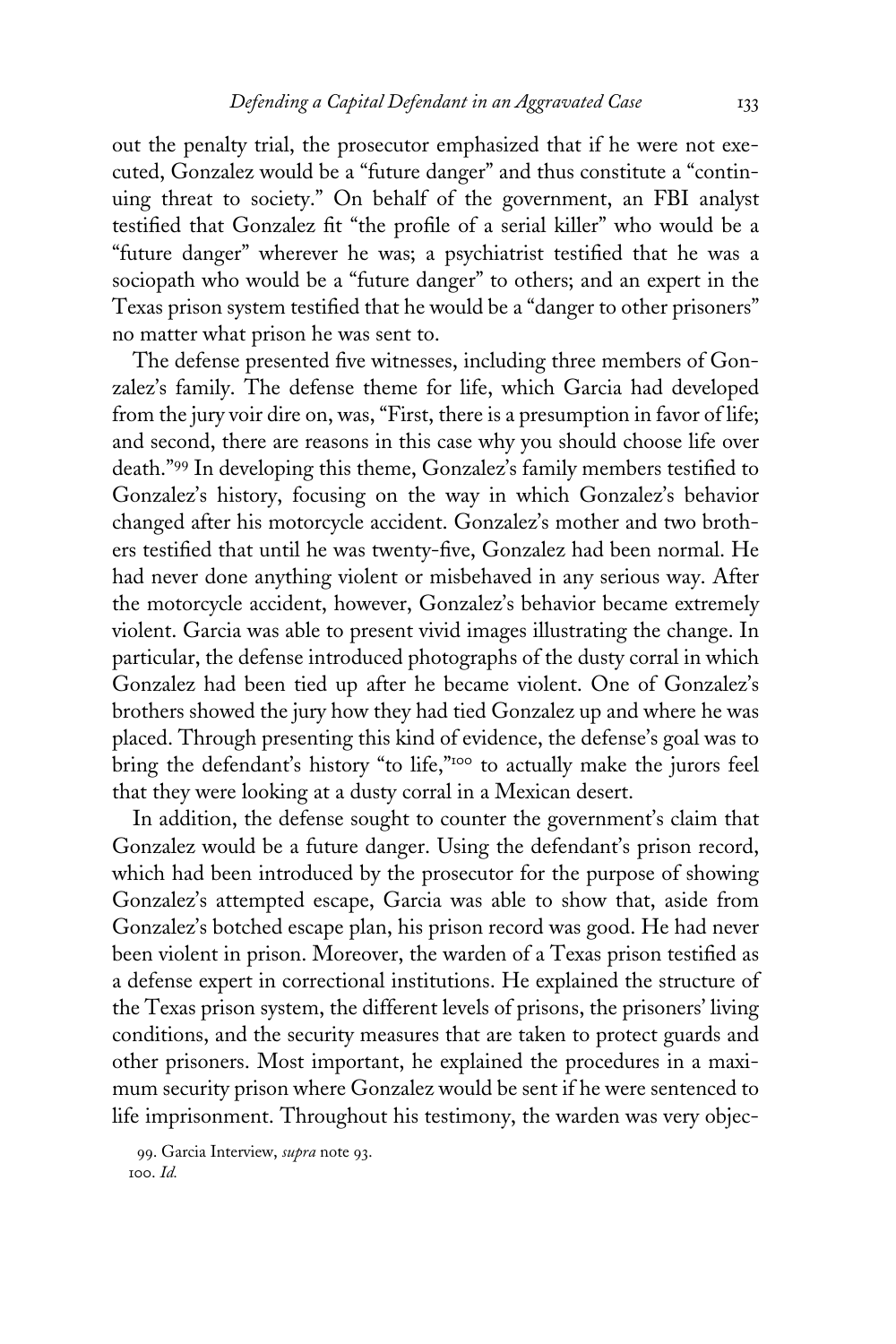tive. He did not offer an opinion as to whether Gonzalez would be a future danger in prison. He simply explained how the prison personnel seek to ensure security in various prison settings. From his testimony, however, the jury could infer that prisoners in a maximum security prison are locked up most of the time and have little opportunity to do anything disruptive.

In his closing argument, the prosecutor addressed the question whether Gonzalez would commit future acts of violence that would constitute a "continuing threat to society." After referring to Gonzalez's "rich history" of violence, he reminded the jury that the government experts had testified that a "defendant's prior behavior" is the most "reliable indicator" of whether a person will be a "continuing threat to society."<sup>101</sup> Based on the defendant's record, he then argued there was no "doubt that the evidence proves the probability of [the defendant] committing criminal acts of violence that would constitute a continuing threat to society."<sup>102</sup>

After briefly discussing (and dismissing) the defense's evidence of mitigation, the prosecutor focused on the magnitude of the defendant's crimes: "There are some people that do such bad things that they forfeit the right to live in our society."103 Because Gonzalez had killed at least four people and committed other serious crimes, he "has forfeited that right to live in our society."<sup>104</sup>

Garcia began his argument by commending the jury for their verdict at the guilt stage: "You did the right thing. You accomplished a thing that needed to happen. You got him off the streets forever."<sup>105</sup> He then defined the issue confronting the jury at the penalty trial: "But the only issue left is this: Is this individual going to die at the hand of his creator or by yours?" Throughout his argument, Garcia continued to echo this theme, reminding the jury not only that it had to make a life or death decision but also that it should draw from religious principles in making that decision.

Garcia specifically addressed the issues raised by the prosecutor: whether Gonzalez would be a "continuing threat to society" and whether there was mitigation. As to the first question, he focused on the defendant's record while in prison awaiting trial, pointing out the absence of any violent conduct.

105. *Id.*

<sup>101.</sup> *See* Gonzalez Penalty Trial Transcript, *supra* note 93.

<sup>102.</sup> *Id.*

<sup>103.</sup> *Id.*

<sup>104.</sup> *Id.*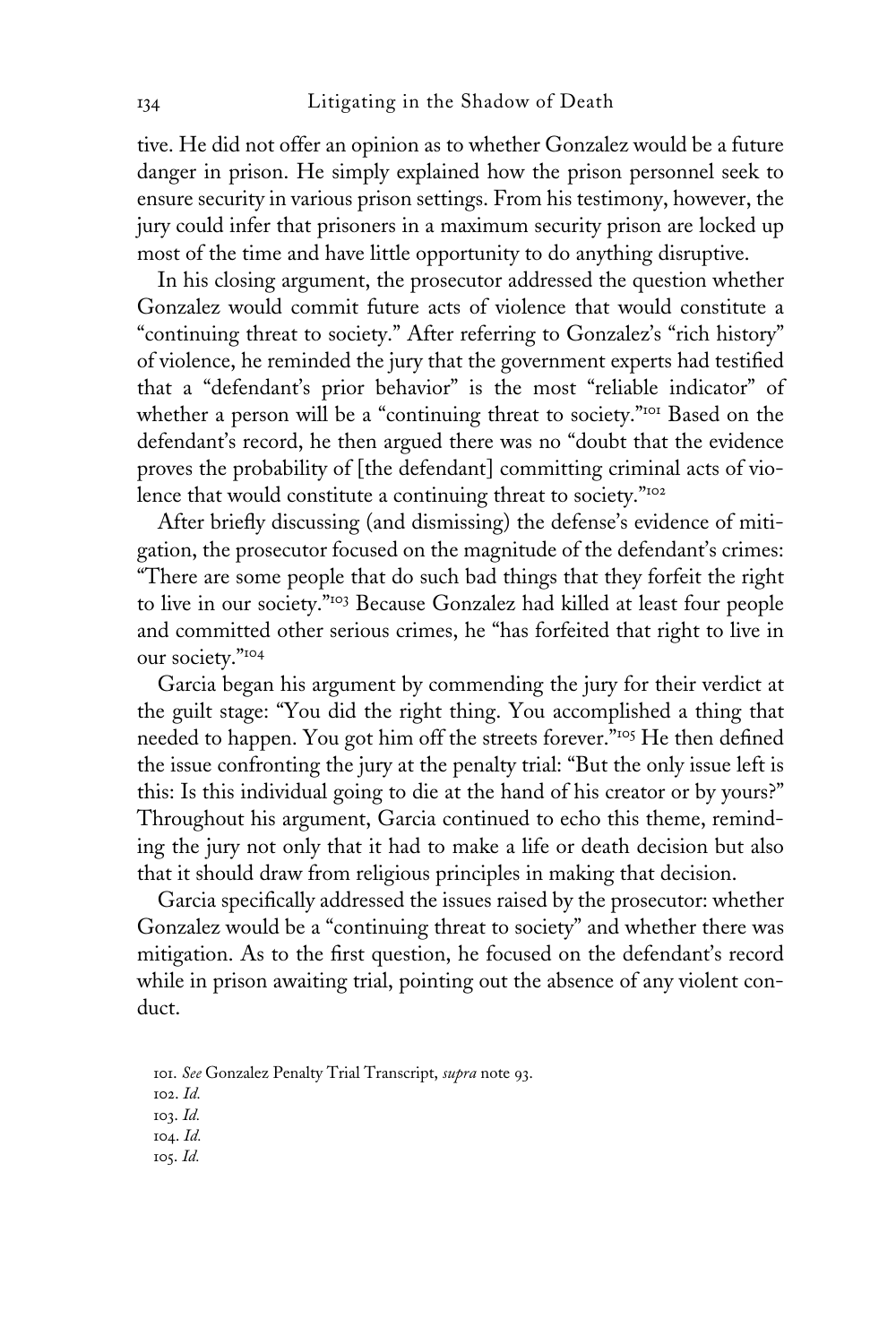But with the exception of a desperate preparation of an escape over a year ago, has the State brought you . . . any single human being, whether civilian or not, in the past close to two years that can say that man hurt me?<sup>106</sup>

He also pointed out that the defendant was forty-seven years old and not in robust health. Far from being a threat to others, Garcia concluded that Gonzalez's record showed that when he "is under authority, structure, he is a coward."<sup>107</sup>

As to mitigation, Garcia reminded the jury that Gonzalez's behavior changed after he received the head injury. He then briefly explained the significance of the Gonzalez family's evidence.

You got a guy who is described by his own brothers as having to be tied up, thrown on the ground, who foams at the mouth, brays like an animal and chases people up houses. That is what is called mitigation.<sup>108</sup>

In the remainder of his speech, Garcia did not focus on the facts of Gonzalez's case but presented a powerful argument in favor of life: "But the most important thing about this case and any other capital case is this: There is always a presumption of life. Life is presumed."109 He supported this claim by pointing to specific aspects of Texas law, such as the fact that the government has the "burden of proving that there is future danger."<sup>110</sup>

His predominant argument for presuming life, however, was based on religious principles. He told the jury about a man who had killed over a hundred people. Then he moved to a discussion of the human species.

But what defines us as a species, as a race, is how we handle our own. It seems to me that the purpose, then, of our existence is very simple, and this is not an original idea. But our very purpose in being born and living is to love one another and forgive one another, whether it is Christianity or any other religion, that is the point of human existence. If we do that, we will be okay. If we do that, we are okay.

106. *Id.* 107. *Id.* 108. *Id.* 109. *Id.* 110. *Id.*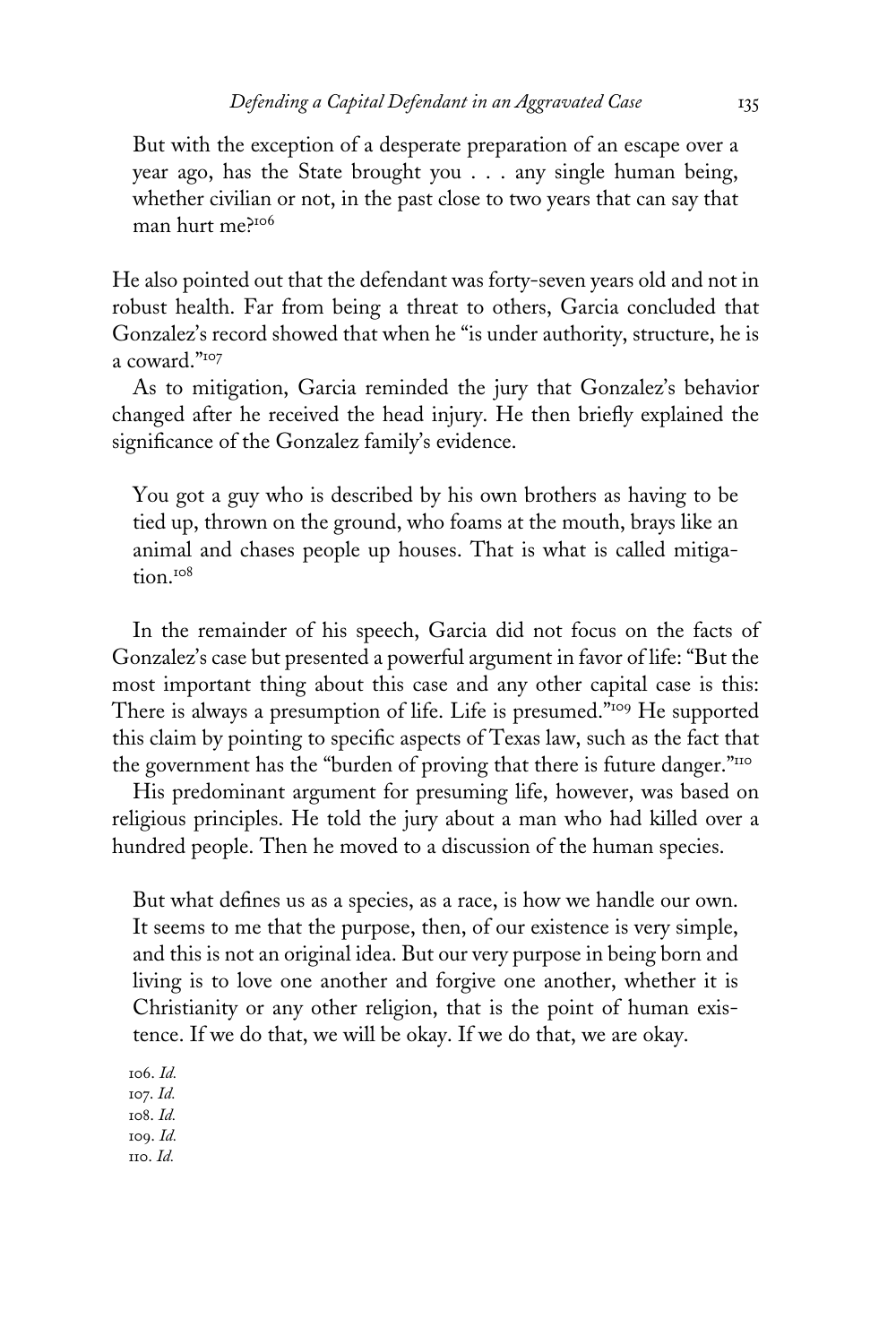The thing is, the thing that I noticed is that every person in the whole of human existence who has ever done anything to improve our race, our human race, has always chosen life. Whenever human beings have done something to improve our condition, they choose life.<sup>111</sup>

He went on to talk about how specific religious leaders, such as Gandhi, Martin Luther King, and Jesus Christ, would choose life in this case. He told the jury that the man who had killed a hundred people was "Saul from Tarsus" and that he went on to be redeemed and "became Saint Paul, the greatest disciple that Christianity has ever known,"<sup>112</sup> adding that if a man who killed so many "can be redeemed, then so can we, however long it may take."<sub>113</sub>

He ended with an urgent appeal to the jury.

Today you have the chance to do something that most of us will never get the chance to do. But you have the chance today to prepare for the day when you die when you meet your maker, and when the question is asked of you, what did you do, you can answer and say, Lord, one of your creatures was in front of me that day, flawed as he was, he was still your creature, and I chose life, because that is what I learned from you.114

When the jury went out to deliberate, the first thing they asked was to see a copy of Garcia's closing argument. The judge told them they could not have the argument because it was "not evidence." Later, the jury told the judge they were "stuck on future dangerousness." They asked what they should do if they were unable to resolve that question. The judge told them they should "continue deliberating." In about four and a half hours from the time they started deliberations, the jury returned with a unanimous life verdict.<sup>115</sup>

About two weeks after the verdict, the prosecutor told Garcia that a member of the jury had told him that eleven of the twelve jurors were originally for the death penalty but a woman on the jury told them she would not "vote for death no matter what." According to the prosecutor, the juror

111. *Id.* 112. *Id.* 113. *Id.* 114. *Id.* 115. Garcia Interview, *supra* note 93.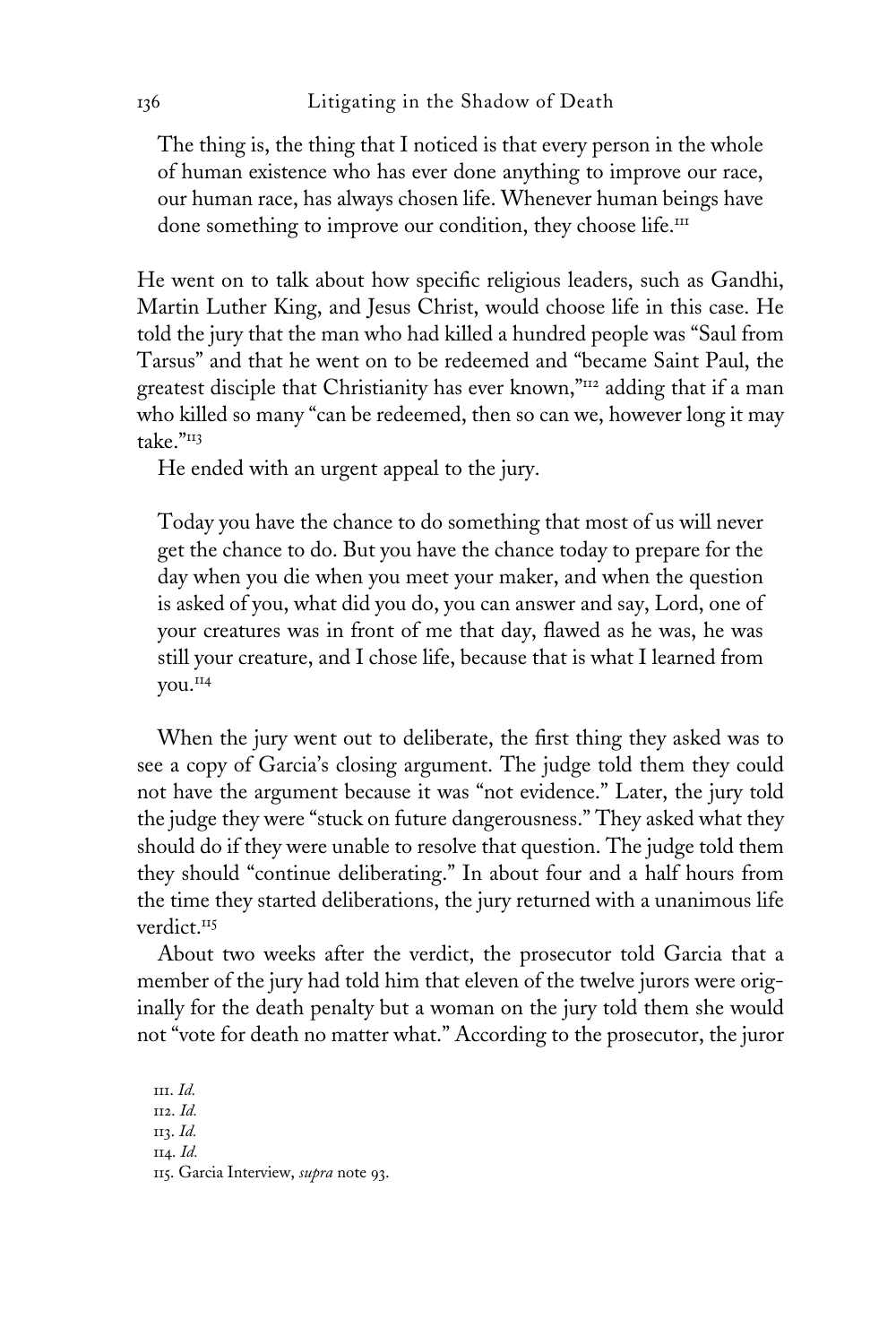explained that the eleven who favored death soon capitulated because they did not want to have a hung jury.<sup>116</sup>

#### $ReHections$  on the Cases

Despite their differences, the three cases illustrate some general strategies that are important in defending aggravated capital cases. These include: jury selection, introducing the defense's theme for life at an early stage of the case, presenting mitigating evidence that will resonate with the jury, and presenting a powerful closing argument.

#### jury selection

When dealing with an aggravated capital case, a skilled defense counsel will invariably employ a strategy that is designed to minimize the extent to which the jurors selected are predisposed toward imposing a death sentence. The Wymore method is calculated to achieve this end. In cases in which the defendant's guilt is not seriously contested, Michael Burt's strategy of challenging potential jurors who would not be able to consider imposing a life sentence if particular aggravated facts are established can also sometimes be used to remove jurors who are predisposed toward imposing a death sentence.

The *Gonzalez* case illustrates the value of the Wymore method. One of the goals of the Wymore method is to obtain at least one juror who will not only vote against death in the defendant's case but adhere to that position in the face of opposition from other jurors. The defense in the *Gonzalez* case apparently achieved this goal. Based on the prosecutor's account of what jurors told him, it appears that one female juror made it clear she would not vote for a death sentence. This one juror, moreover, was not only strong enough to adhere to her position but was able to convince the other jurors that seeking to persuade her to change her position would be futile. In a relatively short time, the other jurors accepted her position in order to avoid what they thought would be a hung jury.

The speed with which the eleven other jurors in the *Gonzalez* case switched their position perhaps also attests to the efficacy of the Wymore method. Carlos Garcia maintains that, if those jurors had felt strongly that the defendant should be sentenced to death, they would have continued to vote for that sentence for more than four and a half hours. By excluding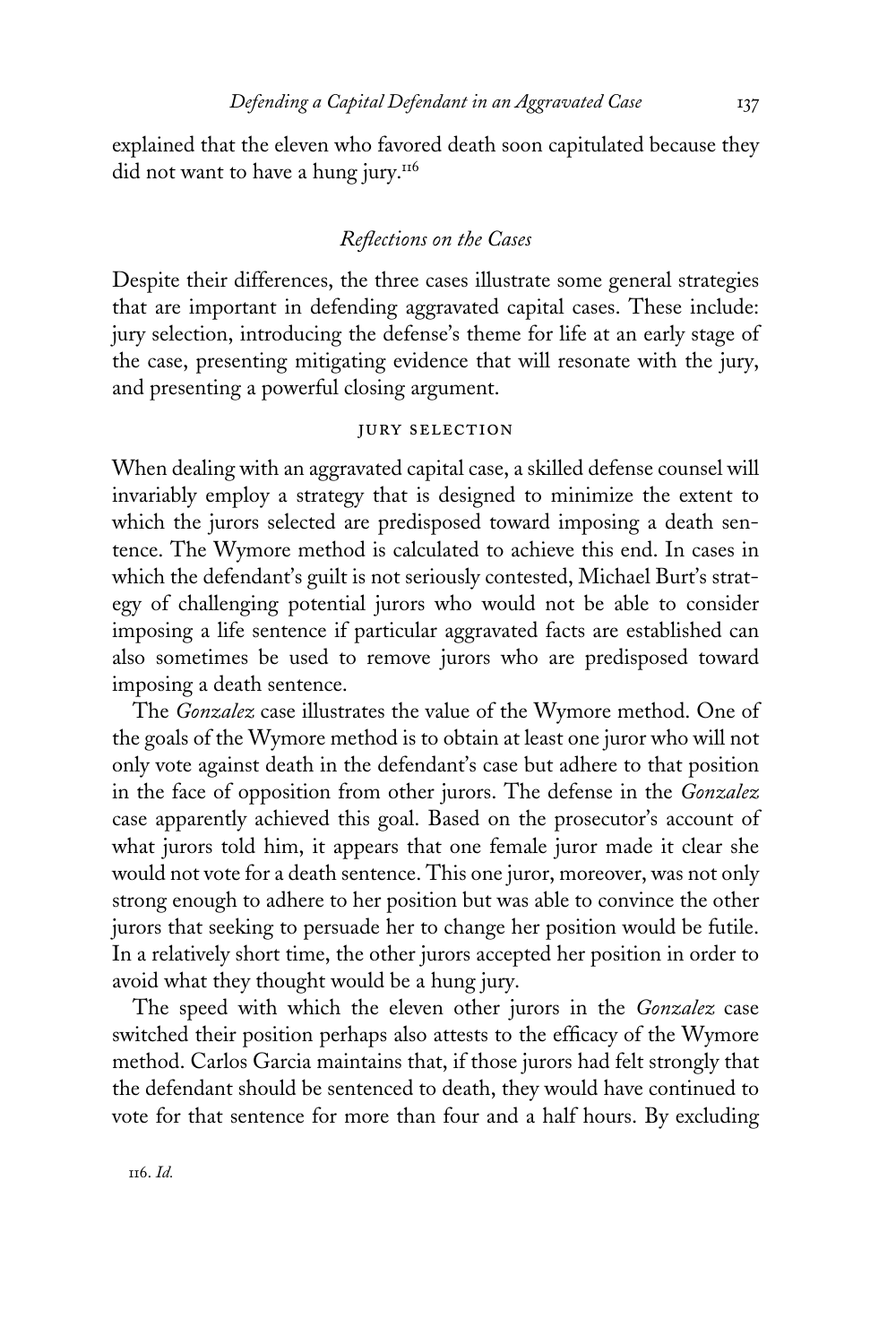potential jurors who are most inclined to vote for a death sentence, the Wymore method is designed to eliminate jurors who are most likely to feel strongly that a death sentence should be imposed in the defendant's case. Through employing the Wymore method, Garcia believes he was able to reduce the likelihood that some of the majority jurors who favored the death penalty would feel strongly enough about their position to persist in seeking that sentence.

The strategy employed by Burt in the *White* case can be employed in some capital cases. In order to follow the law applicable to capital sentencing, a potential juror must be willing to at least consider the possibility that the defendant should not be sentenced to death because of mitigating evidence relating to the defendant's background or the circumstances of the crime.<sup>117</sup> In an aggravated capital case, Burt's strategy can be particularly effective because, when confronted with a case involving the commission of particularly horrendous capital crimes, potential jurors who believe in capital punishment will be more inclined to feel that the circumstances of the crime will trump any possible mitigating evidence and thus to state that in such a case they could not consider imposing a sentence other than death. Although employing this strategy has some risks, $^{118}$  it does have the potential for reducing the extent to which the jurors selected will be inclined to impose a death sentence.

## introducing the defense's theme FOR LIFE AT AN EARLY STAGE

In all three cases, the defense introduced at least some part of the defense's theme for life at an early stage of the case. The *Malvo* case is a classic example of one in which the defense was able to front-load the mitigating evidence by introducing it in support of the defendant's insanity defense during the guilt trial. Even though Malvo's insanity defense was unlikely to succeed, this strategy was undoubtedly sound because the evidence relating to Malvo's background was so compelling. Presenting this evidence at the earliest possible stage was valuable, moreover, because it allowed the defense to make Malvo's story a significant part of the trial narrative,

<sup>117.</sup> *See supra* note 4.

<sup>118.</sup> The main risk is that, by asking the potential jurors whether they would be willing to consider a sentence other than death if specific aggravating facts are established, the defense is suggesting to the jury that the prosecution will in fact be able to establish those aggravating facts. In White's case, however, Burt did not view this as a risk because he was certain that the prosecutor would be able to establish the aggravated facts recounted by the defense during voir dire.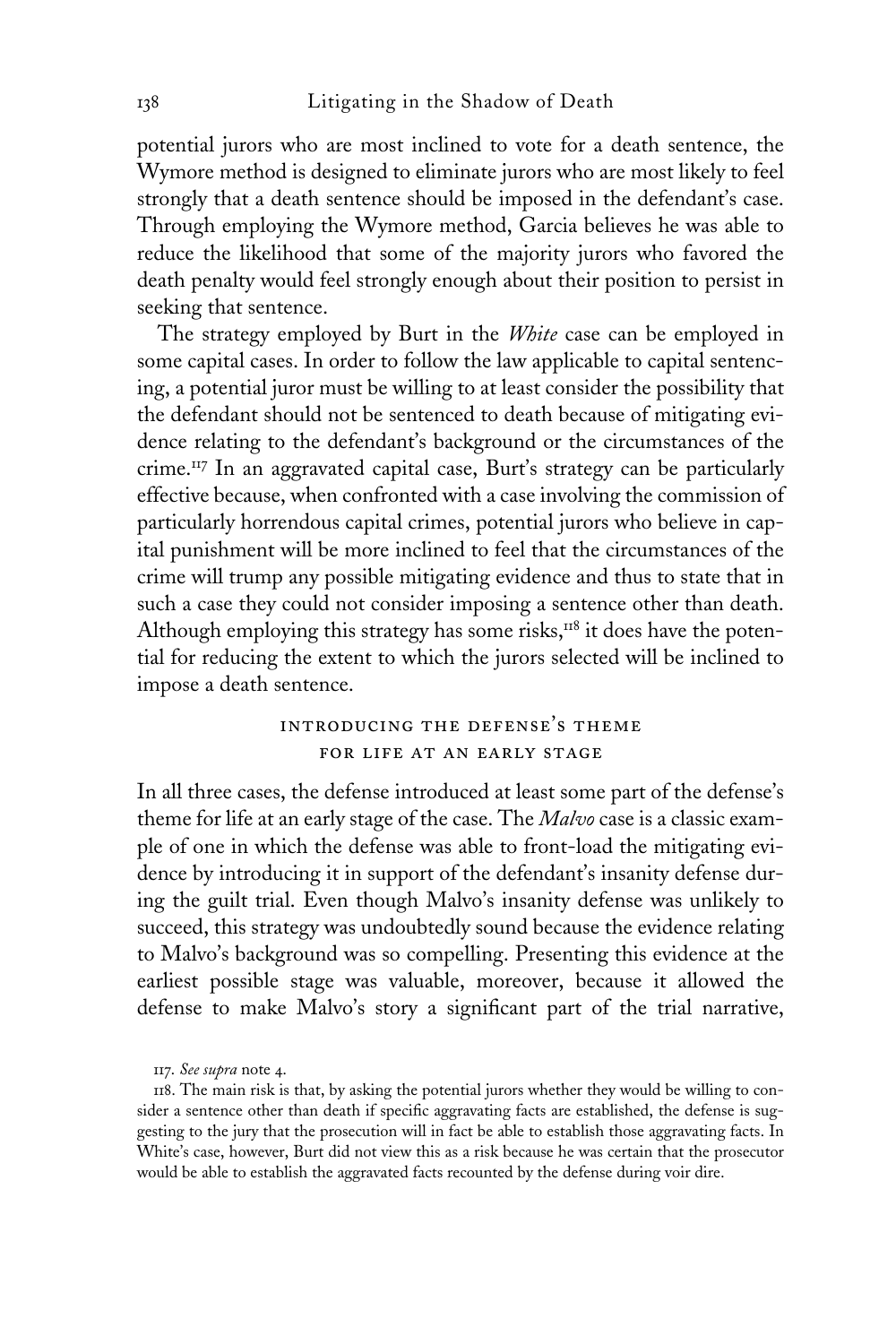thereby enabling the jury to gain an early view of Malvo's vulnerabilities so that their empathy for him could begin to develop prior to the penalty stage.

In the other two cases, the defense was not able to front-load the mitigating evidence. In both cases, however, the defense did introduce important aspects of the defense's theme for life during the jury voir dire. In White's case, the defense meticulously explained the nature of the defendant's aggravated crimes and informed the potential jurors of the nature of the decision they would have to make at the penalty trial. Through this approach, the defense to some degree defused the impact of the government's evidence relating to the defendant's crimes and oriented the jurors so that they would be likely to give fuller consideration to the mitigating evidence presented at the penalty stage. In Gonzalez's case, Garcia's use of the Wymore method focused potential jurors' attention on the nature of the decision they would be required to make at the penalty stage. And his reference to the conditions under which capital defendants serve life sentences suggested to jurors that their primary responsibility would be to decide between one of two harsh punishments for the defendant.

#### mitigating evidence

In each of the three cases, the defense's introduction of mitigating evidence was vitally important. The choices made by the defense in presenting that evidence in the three cases, moreover, provide insight into the ways in which skilled defense attorneys present mitigating evidence that will resonate with the jury.

In all three cases, the defense's mitigating evidence was designed to provide the jury with a vivid narrative relating to the defendant's history. In the *Malvo* and *White* cases, the defense was able to make the defendant's story vivid by presenting many witnesses who provided a detailed account of the defendant's entire history. Through relating accounts of dramatic episodes in the defendant's life, the witnesses in both cases provided the jury with a multilayered view of the influences that had shaped the defendant.

In Gonzalez's case, the defense did not have nearly as much mitigating evidence to introduce. Nevertheless, the defense took pains to ensure that the mitigating evidence presented was vivid to the jury. The testimony of Gonzalez's family describing the difference between Gonzalez's behavior before and after his head injury provided a clear and striking contrast: before the injury, Gonzalez behaved like a normal human being; afterward, he behaved like a wild animal. The testimony of Gonzalez's brothers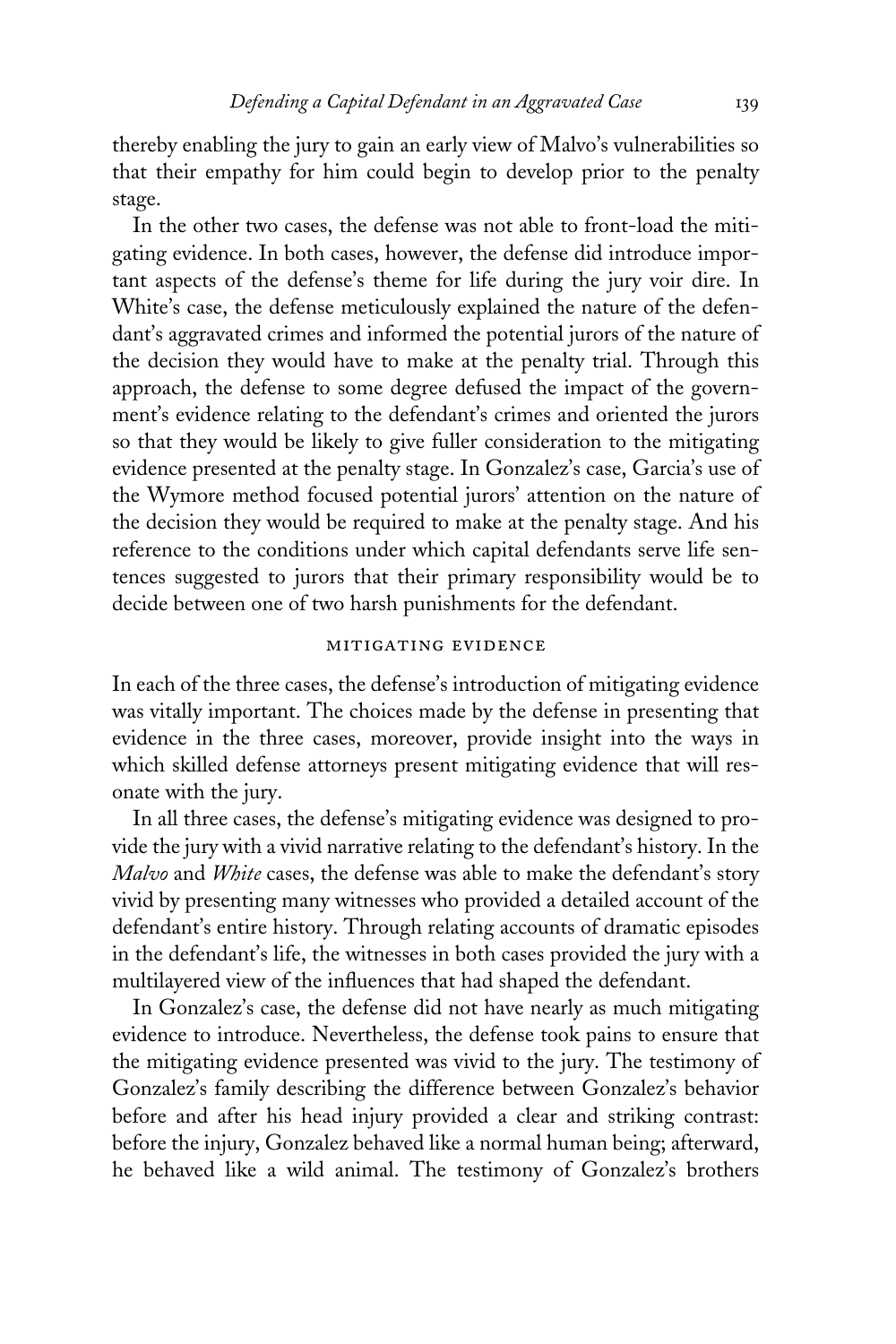describing how they tied Gonzalez up after he went on a rampage, moreover, presented a strong visual image to the jury, which Garcia was able to magnify by introducing photographs of the dusty corral in which the defendant was tied up. The defense thus introduced vivid mitigating evidence showing the extent to which the defendant's head injury had rendered him unable to control his conduct.

In all three cases, moreover, the defense relied primarily on lay witnesses to present the mitigating evidence to the jury. In the *Gonzalez* case, the story of the defendant's life was presented entirely through lay witnesses. In the *Malvo* and *White* cases, expert witnesses participated in presenting the defendant's life story, but lay witnesses testified to the events that provided the core of the defendant's history. The cases thus show that in aggravated capital cases the defense can effectively use lay witnesses to present the story of the defendant's life to the jury.

In all three cases, the defense also presented expert witnesses. These experts served various functions. In the *Malvo* case, mental health experts testified to their opinions of Malvo's mental state at the time he committed the crimes, thus providing the jury with insight into an issue that would be relevant to both guilt and sentencing. In the *White* and *Gonzalez* cases, prison experts explained to the jury the nature of a life sentence in a maximum security prison, thus providing the jury with information that would be relevant to assessing the defendant's risk to others if he were sentenced to life imprisonment.

In the *Malvo* and *White* cases, moreover, experts interpreted data introduced by lay witnesses. In this regard, Craig Haney's testimony in William White's case relating to the defendant's risk factors is especially significant. Through explaining that the confluence of various factors in White's background dramatically increased the risk that he would engage in violent criminal conduct, Haney educated the jury as to the significance of the defense's mitigating evidence. If the jury accepted Haney's testimony, they would understand that White's life was one "that had been misshapen and misdirected from the outset." As a result, White had to face "a series of barriers that he wasn't able to overcome"<sup>119</sup> and that most other people would not be able to overcome.

Haney, who has been one of the leading mitigation experts in capital cases for more than two decades, states that, because of the empirical data

<sup>119.</sup> Haney Interview, *supra* note 69.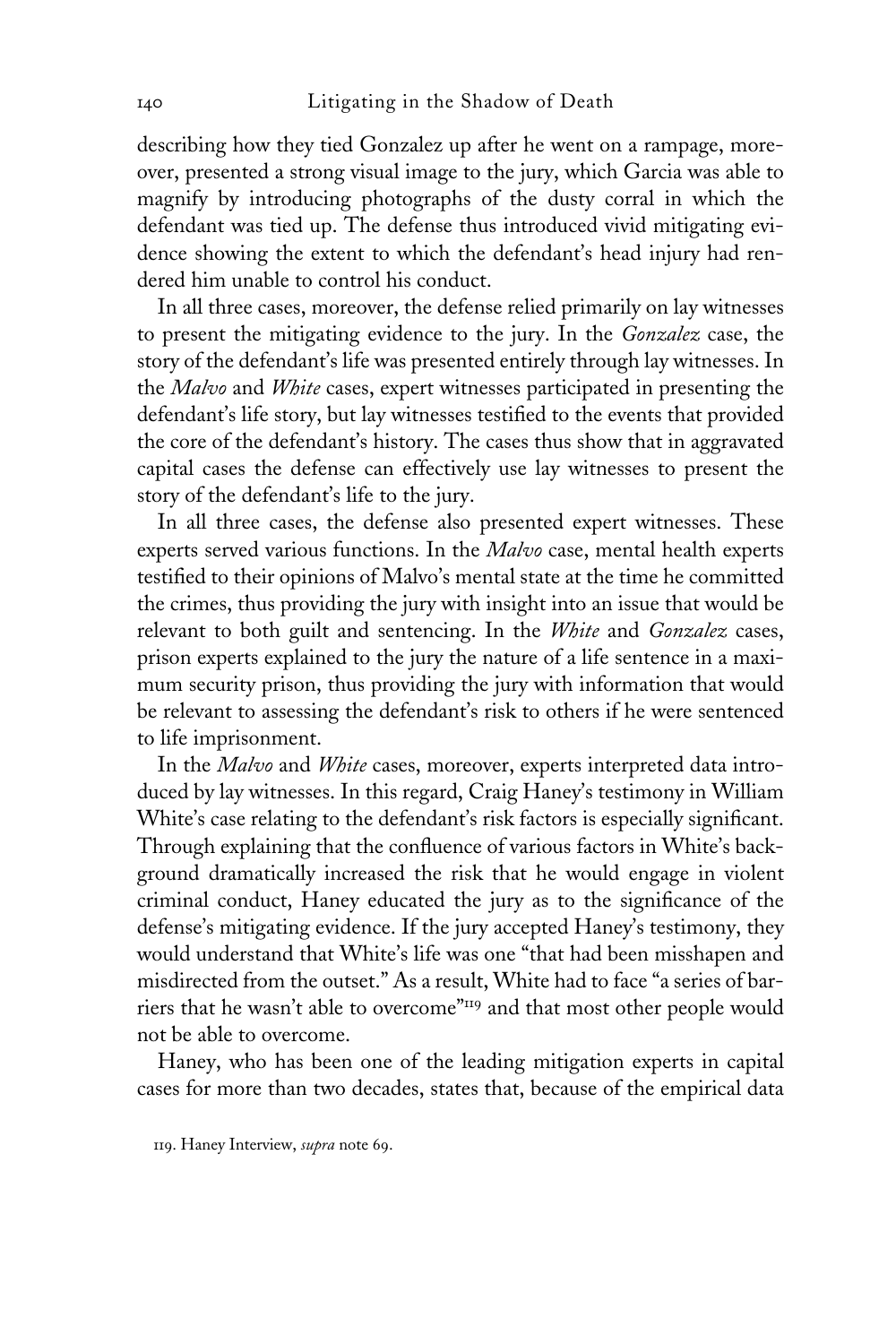relating to risk factors,<sup>120</sup> he believes he is much more effective in explaining the significance of mitigating evidence to a jury today than he was two decades ago. When serving as a mitigation expert during the 1980s, Haney was often able to help the defense introduce a wealth of information relating to the defendant's troubled childhood, his problems in institutions, and other circumstances similar to the background information introduced in White's case.<sup>121</sup> While the jury might be very moved by the defense evidence presented in these cases, they would sometimes be unsure as to whether "things that happened to the defendant could be mitigating circumstances"122 or, if it was mitigating evidence, exactly what bearing it should have on their sentencing decision. Through explaining mitigating evidence in part by drawing upon empirical data relating to risk factors, Haney believes he has been able to provide juries with a better understanding of why defense evidence relating to a defendant's troubled history is relevant to its sentencing decision.<sup>123</sup>

#### closing arguments

In all three cases, the defense counsel made a powerful closing argument to the jury. The themes presented in the three arguments, however, were quite different. In the *Malvo* and *White* cases, the attorneys' arguments were based almost entirely on the circumstances relating to the defendant's personal history that had been introduced into evidence during either the guilt or penalty phase of the trial. In the *Gonzalez* case, on the other hand, at least two-thirds of the attorney's argument did not present a casespecific theme for life but was rather an argument against imposing the death penalty in any case.

Craig Cooley's eloquent appeal for Lee Malvo's life is a classic illustration of an argument in which the attorney draws almost entirely from evidence presented during the trial to develop a case-specific argument for life. In arguing for Malvo's life, Cooley emphasized the vulnerability of youth. In addition, he reminded the jury of the salient aspects of Malvo's

<sup>120.</sup> For an article in which Haney explains the empirical data relating to "risk factors," see Craig Haney, *The Social Content of Capital Murder: Social Histories and the Logic of Mitigation,* 35 Santa Clara L. Rev. 547 (1995).

<sup>121.</sup> For an account of one such case, see Welsh S. White, The Death Penalty in the Nineties: an Examination of the Modern System of Capital Punishment 80–91 (1991).

<sup>122.</sup> *Id.* at 85.

<sup>123.</sup> Haney Interview, *supra* note 69.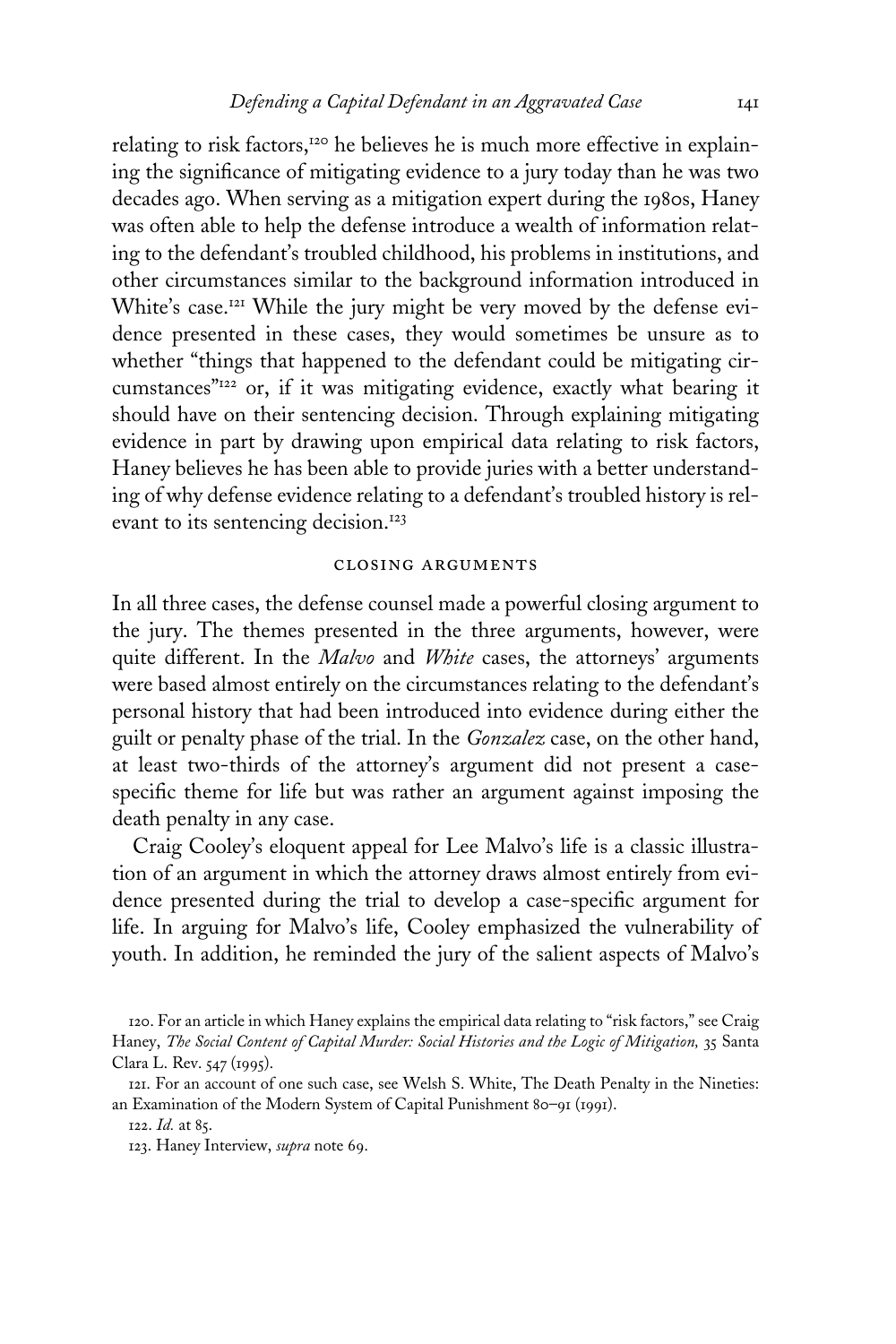history, emphasizing both Malvo's vulnerabilities and the seductive appeal that John Muhammad would present to a youth with those vulnerabilities.

Although Cooley articulated some broader themes toward the end of his argument, he took pains to demonstrate the relevance of those themes to the specific question of whether Lee Malvo should be sentenced to death. In responding to the prosecutor's assertion that some people are "born bad," he adverted to the religious principle that every individual has the possibility of redemption. In developing this point, he emphasized the "good within . . . every child," thus focusing the jury's attention on the youthful defendant before them. In his final appeal in which he asked the jury to exercise compassion and mercy in choosing its punishment, moreover, he was able to recall for the jury one of the most poignant aspects of Lee Malvo's history. Alluding to Malvo's mother's practice of leaving him with caretakers during his childhood, he explained that the jury was to be the last in a "long line of [Lee's] caretakers." He then reminded the jury of the phrase used in Jamaica when a caretaker is entrusted with the care of a child. Given the mitigating evidence presented in the case, Cooley's invocation of the Jamaican phrase "Punish this child, save the eye" reminded the jury of the tragic circumstances of Malvo's history while at the same time appealing to them to exercise mercy in choosing his punishment.

Michael Burt's closing argument on behalf of William White also presented a case-specific theme for life. During his argument, Burt focused almost entirely on the mitigating evidence introduced by the defense, explaining that this evidence showed not only the influences that brought the defendant to the point where he committed the capital crimes but also that he would be able to make a positive contribution if confined for life in a maximum security prison. Burt did advert to the fact that White was "not the worst of the worst," thus suggesting to the jury the criterion they should apply in deciding whether the death penalty should be imposed. He concluded his argument by reading a letter from White's sister that alluded again to White's tragic history and reminded the jury that White's life had had and could continue to have a positive impact on those who came in contact with him.

Carlos Garcia's argument in the *Gonzalez* case was not primarily directed toward the facts of the defendant's case. Garcia did provide the jury with specific reasons why Gonzalez should not be sentenced to death: he reminded the jury of the evidence relating to the defendant's life history, emphasizing that the change in Gonzalez's behavior following his head injury constituted "mitigation." He also argued that the defendant would